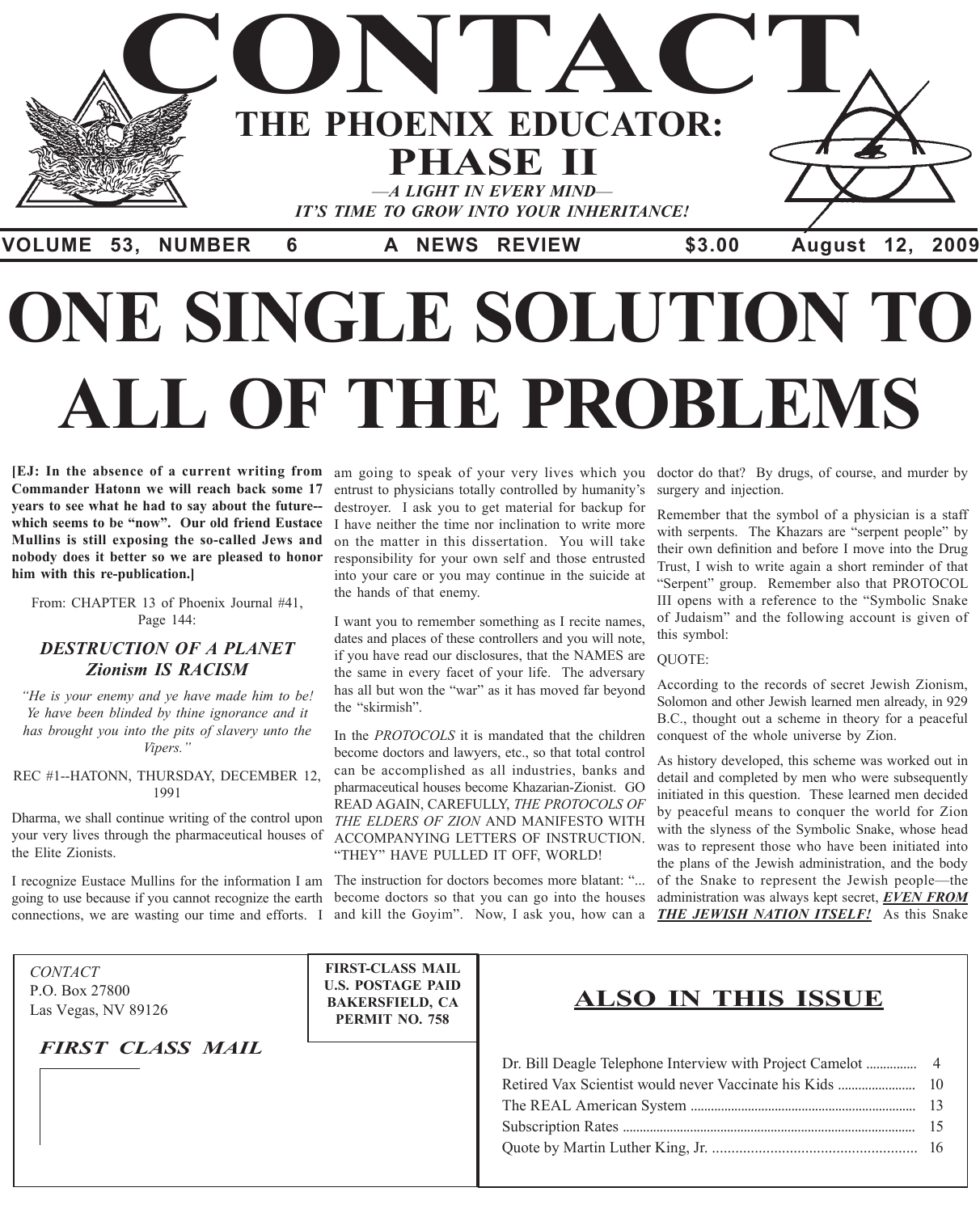penetrated into the hearts of the nations which it Committee of 300 who already rule your world—the Poor's gives the figure as \$3.1 billion). encountered it undermined and devoured all the non-U.S. has only gone back hook, line and sinker into Jewish power of these States. It is foretold that the the British Commonwealth. These people in charge Snake has still to finish its work, strictly adhering to the designed plan, until the course which it has to run is closed by the return of its head to Zion and until, by this means, the Snake has completed its round of Europe and has encircled it—and until, by dint of enchaining Europe, it has encompassed the whole world. This it is to accomplish **by using every endeavor to subdue the other countries by an economic conquest.**

The return of the head of the Snake to Zion can only be accomplished after the power of all the Sovereigns of Europe has been laid low, that is to say, when by means of economic crises and wholesale destruction effected everywhere, there shall have been brought about a spiritual demoralization and a moral corruption, chiefly with the assistance of Jewish women masquerading as French, Italians, etc. These are the surest spreaders of licentiousness into the lives of the leading men at the heads of nations.

A map of the course of the Symbolic Snake is shown as follows: Its first stage in Europe was in 429 B.C. in Greece, where, about the time of Pericles, the Snake first started eating into the power of that country. The second stage was in Rome in the time of Augustus, about 69 B.C. The third in Madrid in the time of Charles V., in A.D. 1552. The fourth in Paris about 1790, in the time of Louis XVI. The fifth in London from 1814 onwards (after the downfall of Napoleon). The sixth in Berlin in 1871 after the Franco-Prussian war. The seventh in St. Petersburg, over which is drawn the head of the Snake under the date of 1881.

All these states which the Snake traversed have had the foundations of their constitutions shaken—Germany, with its apparent power, forming no exception to the rule. In economic conditions England and Germany are spared, but only till the conquest of Russia is accomplished by the Snake, on which at present (i.e., 1905) all its efforts are concentrated. The further course of the Snake is not shown on this map, but arrows indicate its next movement towards Moscow, Kieff, and Odessa.

It is now well known to us to what extent the latter cities form the centers of the militant Jewish race. Constantinople is shown as the last stage of the Snake's course before it reaches Jerusalem. (This map was drawn years before the occurrence of the "Young Turk"--i.e., Jewish--Revolution in Turkey.)

Remember also, that the term "Goyim", meaning Gentiles or **"non-Jews" is used throughout the**  *PROTOCOLS***.**

#### END OF QUOTING

#### IN THE UNITED STATES

Don't be comforted that as I outlay the next portion for you that you will find the major workings within the U.S. That only means that you have been under control for a lot longer than you can imagine.

Now, "Where," you ask, "is the head of this Zionist Snake"? Ah—but you KNOW! The head snake comes right out of the English Crown and the 18. Warner Lambert (U.S.) \$1.1 billion (Standard & he is also a director of Manufacturers Hanover

do not ever act as "Christians" and never have—they serve (by their own statement) Lucifer—SATAN! I told you long, long ago that the ones calling themselves "JEWS"—ARE NOT! THEY ADORNED THEMSELVES IN "JEWISH SHEEP COSTUME", CHANGED THE LANGUAGE TO SUIT THE NEEDS FOR DECEIT AND HAVE NO CONNECTION WITH THAT WHICH YOU PERCEIVE TO BE "JEWS"! THEY ARE NOT HEBREWS; THEY DO NOT FOLLOW THE TORAH (THEY ARE PURELY HUMAN-ORIENTED TALMUDISTS); THEY ARE NOT JUDAISTS; THEY ARE NOT SEMITES; THEY ARE PURELY SATANISTS-THE ANTI-CHRIST OF REVELATION! THEY SERVE THE BLUE TURBAN (FLAG) OF THE SERPENT PEOPLE AND THEY WILL STOP AT NOTHING, INCLUDING TOTAL DESTRUCTION OF THE PLANET, TO GAIN CONTROL OF THE PHYSICAL GLOBE AND ALL MATERIAL "STUFF" WITHIN AND ON IT—INCLUDING YOUR VERY SOUL!

#### **[EJ: If we re-read that paragraph 6 times so that its truth can sink in all of the money that we have spent on subscribing to** *CONTACT* **will have been well spent.]**

Back to the "Drug Trust"

#### DRUG TRUST

I will mostly be quoting but since I have not the time nor space to fully quote all, I shall simply acknowledge source and write. I shall not CHANGE anything from the original document and I will comment within brackets ([]).

In 1987, the eighteen largest drug firms were ranked as follows:

- 1. Merck (U.S.) \$4.2 billion in sales.
- 2. Glaxo Holdings (United Kingdom) \$3.4 billion.
- 3. Hoffman LaRoche (Switzerland) \$3.4 billion.
- 4. Smith Kline Beckman (U.S.) \$2.8 billion.
- 5. Ciba-Geigy (Switzerland) \$2.7 billion.
- 6. Pfizer (U.S.) \$2.5 billion (Standard & Poor's give its sales as \$4 billion).
- 7. Hoechst A.G. (Germany) \$2.5 billion (Standard and Poor's lists its sales as \$38 billion Deutschmarks).

8. American Home Products (U.S.) \$2.4 billion (\$4.93 billion according to Standard & Poor's).

- 9. Lilly (U.S.) \$2.3 billion (\$3.72 billion Standard & Poor's).
- 10. Upjohn (U.S.) \$2 billion.
- 11. Squibb (U.S.) \$2 billion.
- 12. Johnson & Johnson (U.S.) \$1.9 billion.
- 13. Sandoz (Switzerland) \$1.8 billion.
- 14. Bristol Myers (U.S.) \$1.6 billion.

15. Beecham Group (United Kingdom) \$1.4 billion (Standard & Poor's gives \$1.4 billion in sales of the U.S. subsidiary—\$2.6 billion pounds sterling as overall income).

16. Bayer A.G. (Germany) \$1.4 billion (Standard & Poor's gives the figure as \$45.9 billion Deutschmarks).

17. Syntex (U.S.) \$1.1 billion.

Thus we find that the United States still maintains an overwhelming lead in the production and sale of drugs. In the United States, the sale of prescription drugs rose in 1987 **[H: The book was published in 1988.]** by 12.5% to \$27 billion. Eleven of the eighteen leading firms are located in the United States; three in Switzerland; two in Germany; and two in the United Kingdom. Nutritionist T. J. Fry notes that the Drug Trust in the United States is controlled by the Rockefeller group in a cartel relationship with I.G. Farben of Germany. In fact, I.G. Farben was the largest chemical concern in Germany during the 1930's, when it engaged in an active cartel agreement with Standard Oil of New Jersey. **[H: By the way, how many of you realize that British Petroleum OWNS Alaska, USA?]**  The Allied Military Government split it (Farben) up into three companies after World War II, as part of the "anti-cartel" goals of that period, which was not unlike the famed splitting up of Standard Oil itself by court order, while the Rockefellers maintained controlling interest in each of the new companies. In Germany, General William Draper, of Dillon Read investment bankers, unveiled the new decree from his office in the I.G. Farben building. **[H: Please do not forget that I.G. Farben had the largest industrial business in the Auschwitz prison camp. It was and always has been a "Jewish" (Zionist) company.]** Henceforth, I.G. Farben would exist no more; instead, three companies would emerge—Bayer, of Leverkusen; BASF at Ludwigshafen; and Hoechst, near Frankfurt. Each of the three spawned is now larger than the old I.G. Farben; only ICI of England is larger. These firms export more than half of their product. BASF is represented in the United States by Shearman and Sterling, the Rockefeller law firm of which William Rockefeller is a partner.

The world's No. 1 drug firm, Merck, began as an apothecary shop in Darmstadt, Germany, in 1668. Its president, John J. Horan, is a partner of J.P. Morgan Company, and the Morgan Guaranty Trust. He attended a Bilderberger meeting in Rye, New York, May 10-12, 1985. In 1953, Merck absorbed another large drug firm, Sharp & Dohme. At that time, Oscar Ewing, the central figure in the government fluoridation promotion for the Aluminum Trust, was secretary of the Merck firm, his office then being at One Wall Street, New York.

Directors of Merck include John T. Connor, who began his business career with Cravath, Swaine and Moore, the law firm of Kuhn, Loeb Company; Connor then joined the Office of Naval Research, became Special Assistant to the Secretary of the Navy 1945-47, became president of Merck, then president of Allied Stores from 1967-80, then chairman of Schroders, the London banking firm. Connor is also a director of a competing drug firm, Warner Lambert, director of the media conglomerate Capital Cities ABC, and director of Rockefeller's Chase Manhattan Bank. Each of the major drug firms in the United States has at least one director with close Rockefeller connections, or with a Rothschild bank. Another director of Merck is John K. McKinley, chief operating officer of Texaco;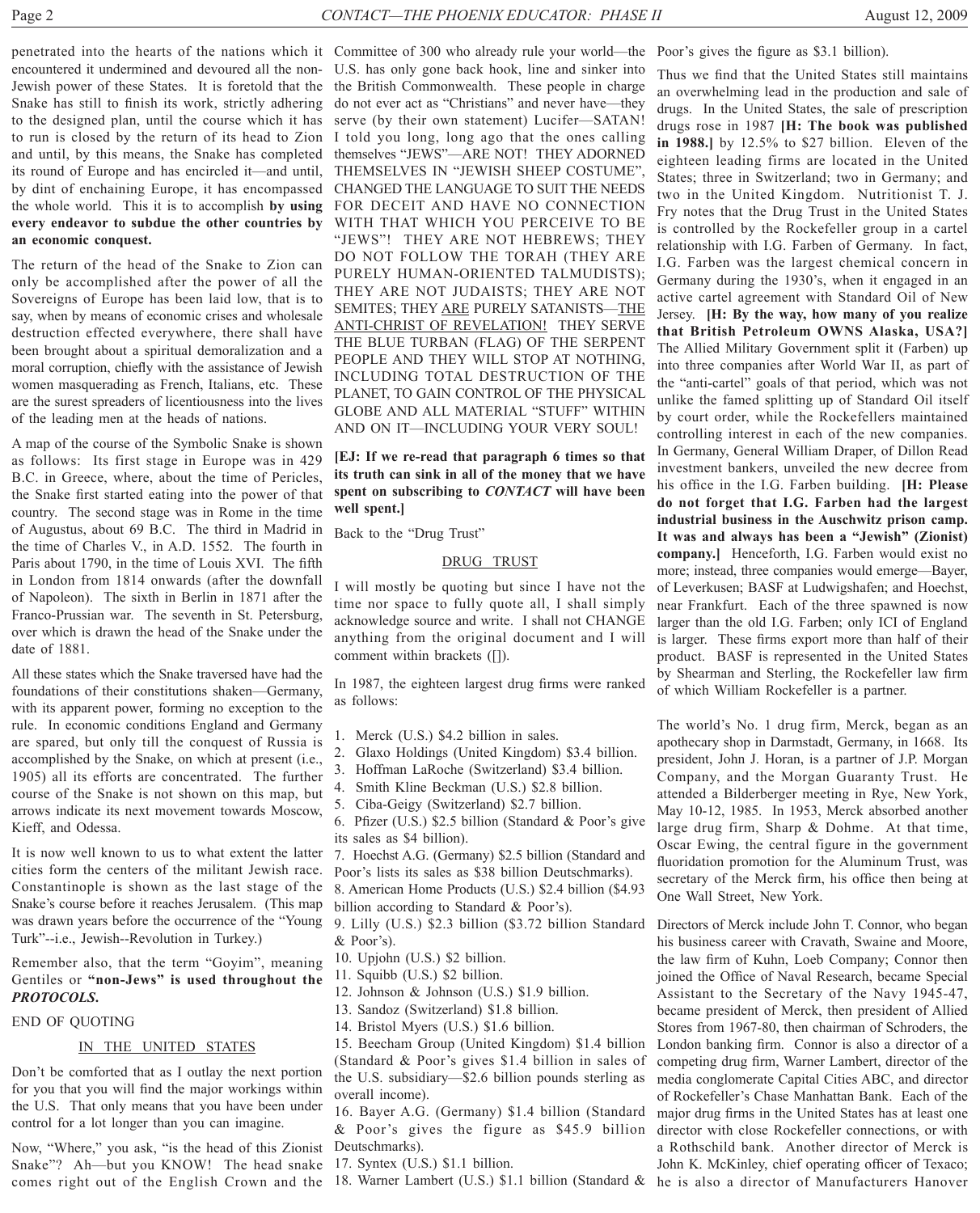Congressional records identify as a major Rothschild *INJECTION***.]** bank. **[H: Surely you can see the mad merging of Rockefeller and Rothschild happening all around you!]** McKinley is also a director of the aircraft firm, Martin Marietta, Burlington Industries, and is a director of the Rockefeller-controlled Sloan Kettering Cancer Institute. Another Merck director is Ruben F. Mettler, chairman of the defense contractor TRW, Inc.; he was formerly chief of the Guided Missiles Department at Ramo-Wooldridge, and has received the human relations award from the National Conference of Christians and Jews—he is also a director of Bank of America.

Other directors of Merck include Frank T. Cary, who was chairman of IBM for many years; he is also a director of Capital Cities ABC, and partner of J.P. Morgan Company; Lloyd C. Elam, president of Meharry Medical College, Nashville, TN, the nation's only black medical college. Elam is also a director of the American Psychiatric Association, Nashville City Bank, and the Alfred P. Sloan Foundation, which gives him a close connection to Rockefeller's Sloan Kettering Cancer Center; Marian Sulzberger Heiskell, heiress of the *New York Times* fortune. She was married to Orville Dryfoos, the paper's editor, who died of a heart attack during a newspaper strike; she then married Andrew Heiskell in a media merger—he was chairman of *Time* magazine and had been with the Luce organization for fifty years. She is also a director of Ford Motor. Heiskell is director of People for the American Way, a political activist group, chairman of the New York Public Library, and the Book-of-the-Month Club. Also on the board of Merck is a family member, Albert W. Merck; Reginald H. Jones, born in England, formerly chairman of General Electric, now chairman of the Board of Overseers, Wharton School of Commerce, director of Allied Stores and General Signal Corporation; Paul G. Rogers, who served in Congress from the 84th to the 95th Congresses; he was chairman of the important subcommittee on health; in 1979, he joined the influential Washington law firm and lobbyist, Hogan and Hartson. He is also a director of the American Cancer society, the Rand Corporation, and Mutual Life Insurance. **[H: Could you conceive of a "possible" conflict of interests here?]**

Thus we find that the world's No. 1 drug firm has two directors who are partners of J.P. Morgan Company, one who is director of Rockefeller's Chase Manhattan Bank and one who is director of the Rothschild Bank, Manufacturers Hanover; most of the directors are connected with vital defense industries, and interlock with other defense firms. On the board of TRW, of which Ruben Mettler is chairman, is William H. Krome George, former chairman of ALCOA, and Martin Felstein, former economic advisor to President Reagan. The major banks, defense firms, and prominent political figures interlock with the CIA and the drug firms.

#### NUMBER TWO FIRM

**[H: I am only going to go through a few of these for the players are the same in all instances. I only want to get your attention—if you want more** 

The No. 2 firm is Glaxo Holdings, with \$3.4 billion (yr) in sales. Its chairman is Austin Bide; deputy chairman is P. Girolami, who is director of National Westminster Bank, one of England's Big Five. Directors are Sir Alistair Frame, chairman of Rio Tinto Zinc, one of the three firms which are the basis of the Rothschild fortune; Frame is also on the board of another Rothschild holding, the well known munitions firm, Vickers; also Plessey, another defense firm which recently bid on a large contract with the U.S. Army; Frame is president of Britoil, and directors of Glaxo are Lord Fraser of Kilmarnock, who was deputy chairman of the Conservative Party (now the ruling party in England) from 1946 to 1975, when he joined Glaxo; Lord Fraser was also a member of the influential Shadow cabinet; B.D. Taylor, counselor of Victoria College of Pharmacy and chairman of Wexham Hospital; J.M. Raisman, chairman of Shell Oil UK Ltd., another Rothschild controlled firm. Lloyd's Bank, one of the Big Five, British Telecommunications, and the Royal Committee on Environmental Pollution; Sir Ronald Arculus, retired from Her Majesty's Diplomatic Service after a distinguished career; he had served in San Francisco, New York, Washington and Paris; he was then appointed Ambassador to Italy, and was the UK Delegate to the United Nations Convention on the Law of the Sea, which sought to apportion marine wealth among the have-not countries: Arculus is now a director of Trusthouse Forte Hotels, and London and Continental Bankers; and Professor R. G. Dahrendorf, one of the world's most active sociologists and a longtime Marxist propagandist. Dahrendorf, a director of the Ford Foundation since 1976, is a graduate of the London School of Economics, professor of sociology at Hamburg and Tubingen, parliamentary Secretary of State at the Foreign Office, West Germany since 1969, and has received honors from Senegal, Luxembourg and Leopold.

The Rothschilds apparently appointed Dahrendorf a director of Glaxo because of this emphatic Marxist pronunciamentos. The European of the Ford Foundation, he claims, in his book, MARX IN PERSPECTIVE, that Marx is the greatest factor in the emergence of modern society. Dahrendorf's principal contribution to sociology has been his well-advertised concept of the "new man", whom he dubbed "homo sociologicus", a being who has been transformed by socialism into a person whose every distinctive feature, including racial characteristics, have disappeared. He is the modern robot, a uniform creature who can easily be controlled by the force of world socialism. Dahrendorf is the apostle of the modern faith that there are no racial differences in any of the various races of mankind; he denounces any mention of "superiority" or of differing skills as "ideological distortion". Dahrendorf is a prominent member of the Bilderbergers; he attended their meeting at Rye**,**  New York from May 10-12, 1985. **[H: Remember that the Bilderbergers, CFR, Trilateralists, etc., are but fingers of the Committee of 300 who rule your globe, control all of the banks through the Bank of International Settlements (Basel, Switzerland) and frankly the rest of everything of material value—as** 

Bank **[H: the two banks just merged!]** which **information—GET THE BOOK** *MURDER BY*  **well as your brains and actions.]** He is professor of Sociology at Konstanz University as well as his other previously mentioned posts.

> Thus we find that the world's No. 2 drug firm is directed by two of the Rothschild's family's most trusted henchmen and by the world's most outspoken explicator of Marxism.

#### NUMBER 3 DRUG FIRM

The world's No. 3 drug firm, Hoffman LaRoche of Switzerland, is still controlled by members of the Hoffman family, although there have been rumors of takeover attempts in recent years. The firm was founded by Fritz Hoffman, who died in 1920. The firm's first big seller was Siropin in 1896; its sales of Valium and Librium now amount to one billion dollars a year; its subsidiary spread the dangerous chemical, dioxin, over the Italian town, Seveso, which cost \$150 million to clean up in a 10 year campaign. His son's widow, Maya Sacher, is now married to Paul Sacher, a musician who is conductor of the Basel Chamber Orchestra. Hoffman had added his wife's name, LaRoche, to the family company, as is the custom in Europe; the Hoffmans still control 75% of the voting shares. The Sachers have one of the world's most expensive art collections, Old Masters and modern paintings.

In 1987, Hoffman LaRoche tried to take over Sterling Drug, a venture in which they were aided by Lewis Preston, chairman of J.P. Morgan Company; he also happened to be Sterling's banker. In the Brouhahaha, Preston decided to retire. Eastman Kodak then bought Sterling, with backing from the Rockefellers. The chairman of Hoffman LaRoche is Fritz Gerber, a 58 year old Swiss army colonel. The son of a carpenter, he became a lawyer, then chairman of Hoffman LaRoche. Gerber is also a director of Zurich Insurance; thus he is associated with Switzerland's two biggest firms; he draws a salary of 2.3 million Swiss francs per year, plus a \$1.7 million working agreement with Glaxo holdings.

Hoffman LaRoche received a great deal of publicity in April 1988 because of unfavorable revelations about its acne drug, "Accutane" after the Food and Drug Administration publicized figures that the drug had caused 1000 spontaneous abortions, 7000 other abortions, and other side effects such as joint aches, drying of skin and mucous membranes, and hair loss. Hoffman LaRoche was faulted by FDA for purposely omitting women, and particularly pregnant women, from the studies on which it based requests for approval of Accutane. The company was aware that Accutane caused serious effects when taken during pregnancy.

Hard on the heels of the Accutane revelations, Hoffman LaRoche made new headlines in the *Wall Street Journal* with Congressman Ted Weiss's demand, reported on May 6, 1988, that a criminal investigation be launched of the forty deaths, recorded since 1986, caused by taking Versed, Hoffman LaRouche's tranquilizer which is a chemical cousin of its best selling drug, Valium.

Dharma, we need a break and I shall decide whether or not I need to outlay any more of this or if the readers see the handwriting yet. It is going to continue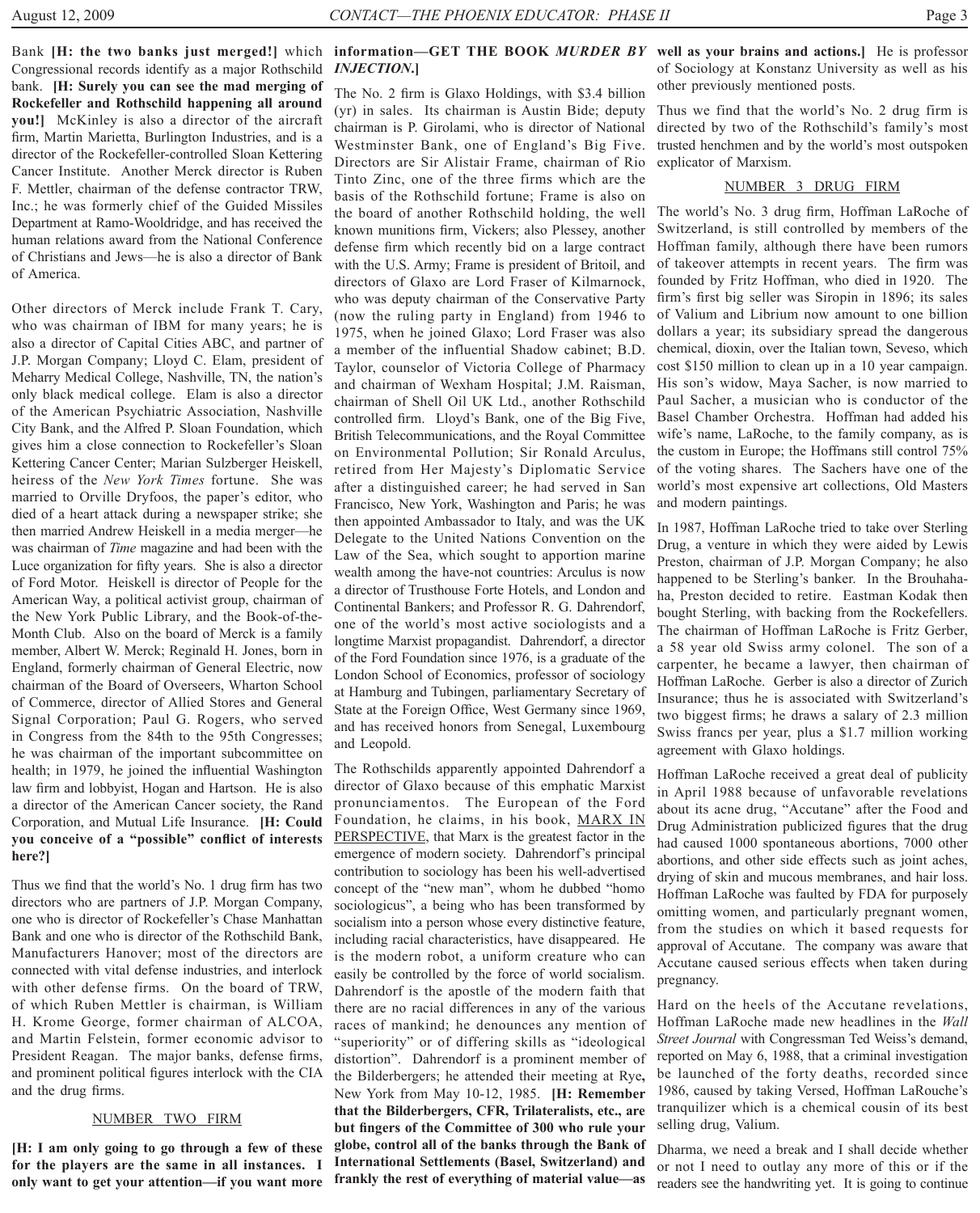through all 18 about the same, i.e., the No. 4 drug as long ago as three or four months ago, to our troops. firm, Smith Kline Beckman, banks with the Mellon And they've already announced earlier this year that Bank. Its chairman, Robert F. Dee, is a director of they are going to give it to all the county sheriffs General Foods, Air Products and Chemicals and the defense firm, United Technologies, with interlocks with Citibank.

Perhaps one of the most important things you readers must know is that your FDA, who approves drugs, foods, etc., for your safety is made up mostly by these Pharmaceutical firm's personnel. Do you still think you have much of a chance for "good health"?

Can you also see WHY any alternative form of healing is illegal and/or so restricted as to be all but ineffective? You have a few groups who have pulled themselves up out of the morass by cheerily meeting the rigid requirements of the AMA for licensing and thus can practice their art somewhat. Chiropractors are gaining in respect but are still called "quacks" by the Medical groups. It will be, however, through these groups that truth will be made seen or there will be no "health"—good or bad. If the "death" industry controls the "life" industry—which do you think will win? I will leave you with these thoughts to ponder.

Thank you,

Hatonn to clear.

**[EJ: Project Camelot is best known for its work on the ET question but real investigators and truth bringers will always be drawn to see the whole picture. This interview contains some excellent material and confirmation of our writings.]**

#### **Dr. Bill Deagle: Telephone Interview Transcript** 29 April 2009

**Kerry Cassidy (KC):** Hi, this is Kerry Cassidy and Bill Ryan from Project Camelot. It's April 29th, a Wednesday, and we're here with Dr. Bill Deagle.

We're very happy to be talking to you Bill. We are trying to get an update on what's going on with the virus. I don't know if it's really officially a pandemic. Maybe you can explain that to us; when something becomes a pandemic versus just some kind of virus going around.

**Bill Deagle (BD):** Yes, if you actually stick to the six phases of the World Health Organization Categorization, it's actually in Phase Five of a pandemic right now. Phase Six is the out-of-control, top level of it. And that's by definition. It means it's rapidly spreading to other continents, it's having close-to-close human-to-human contact and it is causing deaths. Now there's probably more than one strain circulating.

One of the concerns that I have is that this virus... I agree with Dr. Len Horowitz (I just saw his video clip today). All the evidence indicates that it was a CDC World Health Organization virus. They were working with a company called Novavax, but there's actually six companies making these vaccines, including Sanofi Pasteur, that has 382 million doses of a dual RNA biphasic vaccine.

and their families. And the second phase, when they "have an anti-genetically more accurate second phase vaccine."

**KC:** I'm sorry, I'm not understanding you. Are you saying that this virus is part of something that has been given to our troops as a vaccine?

**BD:** Well, no. It's a separate thing. The one given to our troops is a first phase, called an RNA vaccine, by Sanofi Pasteur. What Dr. Horowitz is showing in his video clip (which you may want to talk to him)—and I agree it's the CDC World Health Organization—there's direct complicity with them and British recombinant viral biologists that have actually worked on this project, and he has all the connecting dots.

It fits in with the documentation which I received from scientists and doctors in March of 1997 that was smuggled out of the Basel Headquarters of the World Health Organization. They were going to resurrect with gene fragments the 1918 swine human flu recombinant, and then convert it with some Avian genes, put it into Asia and then later release a bridge virus, which is what this virus is.

There are two strains in Mexico City. One that's making people very sick and the other one that's actually killing people. So, we won't know for a couple of weeks, but if it starts to show selective deaths of only Hispanic people in America, then we know—like AIDS, which is 16 times more likely to kill blacks than to kill whites—that it is a race specific bioweapon.

There are six companies producing vaccine for the World Health Organization and the international community. Pfizer Pharmaceutical, Sanofi Pasteur, Baxter Laboratories that actually had this accident in 18 different labs in four countries, and shut down the bio-test lab in the Czech Republic. Their phone is off the hook. Nobody's answering the phone. We've been having our people—Alexander Jones, an NIH whistleblower—calling them daily and they are now not only not returning calls, either Baxter or Biotest in the Czech Republic, their phone is disconnected.

But the Sanofi was the one where the U.S. government contracted for 382 million plus doses of this binary vaccine. Their branch plant in Beijing shipped it four-and-a-half to five months ago, and it is now shipped to major military U.S. bases. They've already been administering it for the past four months to our troops; the first phase of this binary vaccine. And they say the second phase will be "anti-genetically more accurate" for the "Avian Flu." It's an Avian flu vaccine. Research about it...

**KC:** But you can't vaccinate against it; is my understanding.

**BD:** Right, but what they're doing is they're saying they're doing it. And they've given an RNA vaccine they say will prime them so they will have an immune response within a week rather than two to three weeks.

similar virus in which they actually recombined the H1N1 swine flu from 1918, that was resurrected by Dr. Taugenberger—[ed. note: Dr. Jeffery Taugenberger] at the CDC, with the H5N1 lethal strains and human viruses, and they actually created vaccines which they were playing around with. Novavax, and what Dr. Horowitz has stated and it's probably correct, is that this company's virus is virtually identical to the one which has been released in Mexico City.

So they probably sprayed it over Mexico City because when you have a weakened population with a lot of biotoxins in the environment it makes it easier for them to become ill. So, yeah, this is absolutely manmade. I don't call it a swine flu because it's not. With swine flu 20 percent of all veterinarians in Ohio, according to research, are positive for antibodies to swine virus and they don't get sick or die.

**KC:** I'm sorry; I really have to get back to the troops. What is it they're giving our troops and what is going to be the result of what they're giving our troops?

**BD:** What they're doing is inserting what's called H5N1 RNA. In other words, they're inserting some RNA which actually stays in their body and modifies the genetics of the troops so that their immune systems will respond more quickly when they give them the second phase of this vaccine that is called a binary or second phase vaccine.

**KC:** When you say: *their immune systems will respond more quickly*, you're saying that...

**BD:** That's their theory. That's what they're saying.

**KC:** ...in theory, they will fight off the disease faster?

**BD:** That's what they are saying.

**KC:** Because there is no real reason, in my mind, why they would want our troops to die of a virus.

**BD:** Well, I would think that there is actually a very good reason they would want our troops to die.

**KC:** Okay. Other than in battle? Because this is what they use them for.

**BD:** No.*They want our troops to die so they can bring in foreign troops on American soil because they will shoot at American citizens and disarm them. American troops won't. That's already been established. So they want our troops sick and they want our troops dead.*

**KC:** Okay, that's quite a statement.

**BD:** Yeah, it is. It's true. I have that from inside sources, too, and they're very concerned inside the military. The county sheriffs were announced—we had whistleblowers from several states including Arizona and Arkansas, and other states that we had that they were... Also, the Department of Homeland Security, as well as the state health departments in states across the United States, has been planning to vaccine all the county sheriffs and their families with the same vaccine. But, as far as I know, I haven't had my whistleblowers tell me they've actually done it yet.

This latest thing that Novavax is working on is a **KC:** Okay. Again, why would they vaccinate? If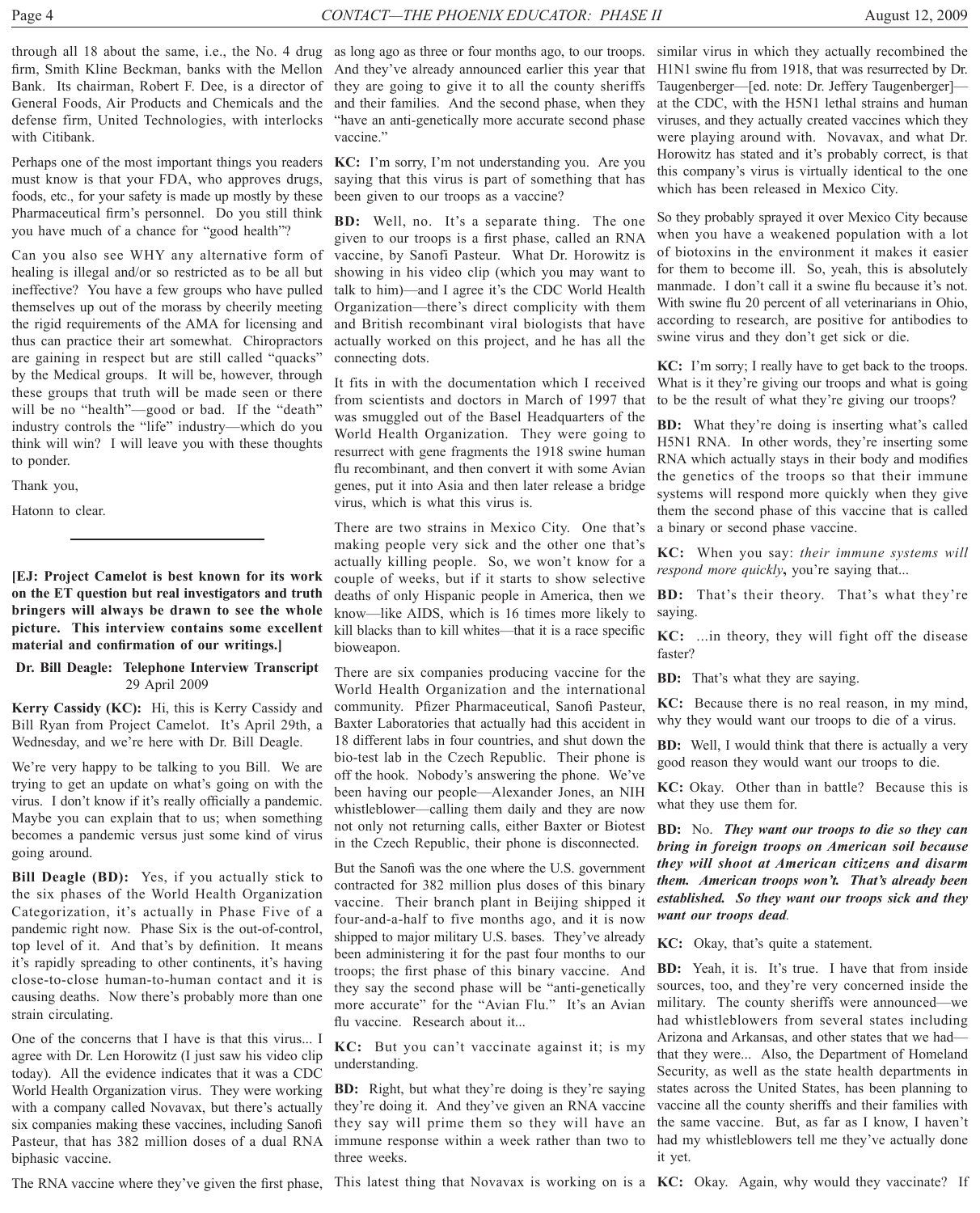**BD:** Well, the one that they're...

**KC:** It's not going to protect them; it is going to kill them. So again, why would they want to kill...

**BD:** We don't know. All we know is, number one: it may give them a false sense of protection, at the very least.

Number two: this is totally experimental. There's no research to show that you can make a binary vaccine and you can prime someone with this RNA so that when they get a second phase that's anti-genetically correct... The thing is, the virus is going to come up with multiple sub-strains, and it's extremely unlikely that they can create one quick enough. The fastest you can use it, if you use cell culture, is probably 60 days minimum. If you use cell culture and egg membrane, you can use 6 months, at least.

And the virus changes so quickly that it wouldn't be genetically correct, and number two, I don't believe the vaccines work anyway. In fact, the research has shown that those who received the vaccine to the swine virus in 1918 were the ones that died. They depress Sermion [sp?] systems; they increase the risk of new recombinants forming.

Like they were giving the swine vaccine in Mexico City until the weekend when the WHO finally reported—after me and many others were saying they shouldn't be vaccinating—they actually discontinued the program. But that would actually insert new DNA, new viral material so you could actually form recombinants, or new viruses, that would swap DNA and create new viral strains that could be more lethal and spread more quickly.

In Mexico City and other areas and by the way this is spreading very rapidly. It is almost certain there's a strain that causes a bad flu and there is a strain that causes a bad flu that kills. It causes a cytokine storm.

**KC:** But my understanding is that people in the U.S. are not dying from this.

**BD:** Right. My guess is the strain that got into the U.S. is a very bad flu but it is not the strain yet. But the fact is... Here's what happened: in H5N1—and I had the documents 12 years ago—the primary reason, the number one reason when I started radio broadcasting fulltime four years ago plus was to warn people of this because I had the documents; I was given the information to warn people that this is coming.

This is one of the primary vehicles that the globalists want to use to quell any resistance to the new financial order that's coming; to quell resistance to revolution in Mexico and the United States when the economy collapses and they switch to a new financial order worldwide.

They are bringing in a Hate Crimes Bill today: HR1913. This is the 29th, which is to be voted on, and it is the most noxious hate-crime bill which will affect everyone of every group, either skin color, or religion or lack of religion or whatever. It'll affect in the late '90s doing bioweapons war simulations.

speaks of against any issue that they don't like you to talk about.

**Bill Ryan (BR):** Hello, Dr. Bill, it is good to be talking to you.

**BD:** Yeah, it is good to talk to you again, Bill.

BR: You're in the excellent position to understand the controller's thinking. If you were one of their strategists, what do you think their strategic plan is, of which this may be a very early stage.

**BD:** What they have done is release a bridge virus. [he spells] b-r-i-d-g-e. This bridges and spreads very quickly between humans. The earlier strain that's in the United States is a bad flu but it isn't lethal. The second strain which is in Mexico City is killing people at a relatively rapid rate; we're going to guess somewhere at around eight to ten percent case fatality rate, which is pretty high, to go four times higher than the 1918 swine flu pandemic, which is a swine-human recombinant.

I went over the DNA letters 3 years ago with Henry L. Niman, head of Recombinomics that has more patents than any other Ph.D. virologist in history on recombination, which is how viruses change; they swap DNA. I think they have already pulled the trigger. The hammer has fallen and it will come in I have reports from game wardens in British Columbia, waves that could occur over months, or years, or even more than a decade.

So if we get over this, as Napolitano has stated as the Head of Homeland Security, former governor of Arizona, we are almost certainly looking at a wave. Whether it's six weeks or three months or six months, that is going to have a much higher case fatality rate and it's shown already that they're doing nothing and plan to do nothing to stop the virus from moving.

Now they could do things like having an antiviral hepa filter in every aircraft, tracking every person that flies or crosses a border for at least ten to twelve days; making sure they don't have symptoms, tracking all their contacts. They could give everybody antipathogenics, actually build their immune system like Super Silver or NutriDine and the element allicin, which if you just take a little bit of it, it prevents you from getting a primary infection.

They could issue true nanoparticle masks—and the best is the Nano Mask—or a NIOSH N100 mask, and if you are in an area you probably also need an eye shield because you can get it sprayed in your eyes. If you use natural good hygiene practices, really, you could stop this cold.

The fact is the government is doing nothing to stop it. They are not doing anything to stop commerce or truckers coming in from Mexico or airline flights. They are not doing anything to track anybody. I brought these issues up in 2002 with the FBI and the CDC director for bioterrorism, along with Dr. Jay Reddington, Infectious Disease Director at the University of Colorado, because I was the point man under Dr. John Hughes of Rocky Mountain OccMed. We worked on Operation TOPOFF and Dark Winter

control and selective prosecution of anyone who make sure that if this does acquire new genetics and new sub-strains emergent that enter the United States and other countries, they're going to declare martial law. They have now—and I have this from my military contacts, trained over 50,000 returning U.S. troops—there are special crack troops now upgraded to handle, in these new Chem-Bio suits, the administration of drugs and/or vaccines at gunpoint. And also civil detention camps are now being set up as quarantine camps all across the United States.

> As of two weeks ago they had 50,000 already trained and ready to roll. This is before this, what I call the lab flu, North American lab flu. **[EJ: We called it NAFTA flu.]** I'm not going to call this swine flu because there are genes from the Avian flu; the new Avian flu. It has genes from Swine, from Human and Asian flu; genes from three continents, so this is not... It's coming from the wrong place; it always emerges from Asia.

> So this is a laboratory flu that almost certainly was released in Mexico City on purpose. The virus is basically going to acquire new genetics. It also grows well in birds and animals, like pigs and probably cattle. It's going to allow the jumping of those Avian genes, H5N1, that are killing millions of birds on every continent.

> Washington state and Oregon, and other places across the US and Canada that millions of birds are dying; like the Shearwater Gulls are dying. The Canadian geese are returning and their chicks are dying of this strange virus, which we are pretty certain is the H5N1 Avian flu, so there is already a pandemic among birds. But until a few months ago it couldn't grow in less than 106 degrees [Fahrenheit] because of the PB2 gene.

> Well, in the wild, we discovered that the PB2 gene change is present in some places in Asia. But the PB2 gene change is already in the H1N1 virus. This new lab virus has that PB2 that allows it to grow in human nasal mucous areas, and it also has a full receptor binding domain so that it can attach to human cells very efficiently. And if it acquires the H gene, which is the 6 polybasic amino acids, it can grow on brain and other tissues.

> The other changes including the deletion on the NS1, is going to allow it to completely bypass the immune system. So it's going to be able to transfer the lethality from the H5N1 that is already killing millions of birds, into humans and possibly other animals, etcetera.

> So that's going to come in waves. It could occur over a period of two months or even one wave after another. In 1918 the first wave was relatively mild flu that killed very few people. It was more like a serious typical flu. And when it came back in the late summer and early fall—the second wave—it started killing people very, very seriously with a case fatality rate between two-and-a-half to five percent.

> We don't have all the statistics in now but we are guessing that the current case fatality for the more lethal strain in Mexico is probably around ten percent, which is pretty high. My guess is that, as it acquires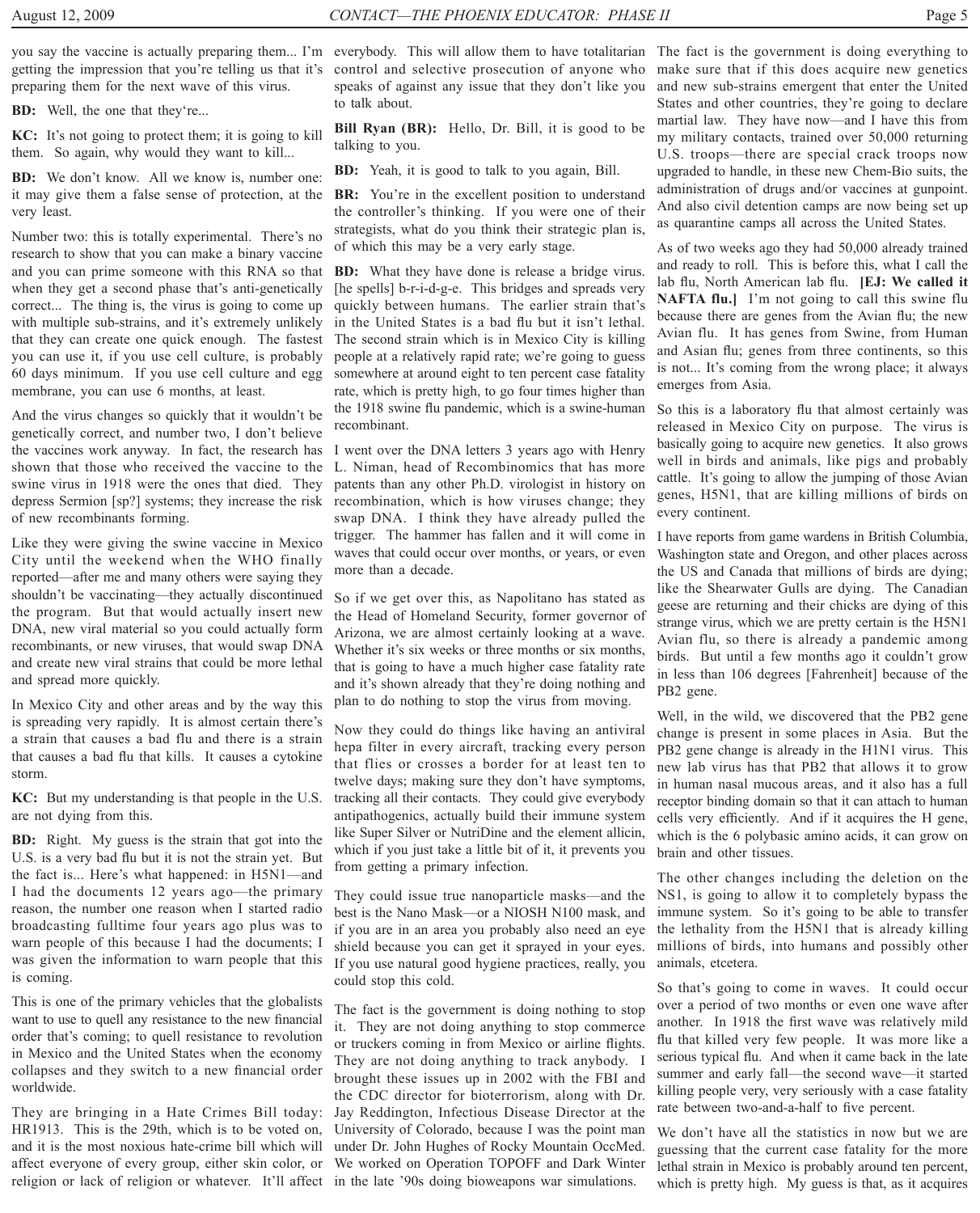new genes, that case fatality rate will rise up toward like Purell Soap. 20 to 30 percent.

The biggest danger is that, because of fear, transportation, travel, and infrastructure—including distribution of food and goods—will stop or shut down significantly. That's where the government will declare martial law and close the borders, and try to control transportation, so food and other materials are still being shipped to the big cities. Otherwise, the chaos will actually cause more problems. In fact, we did a computer simulation in Denver back in the '90s and we estimated if there was a total shutdown of infrastructure caused by the fear of a pandemic it would kill more people than the actual virus.

**BR:** In a sense, Dr. Bill, it doesn't really matter what the lethality is, or even if there really is an outbreak at all, if enough people believe there is and the media is used in the way that we know that it can be used.

**BD:** Yes.

**BR:** Actually, that's all they need to do.

**KC:** Then what we're talking about here is people actually staying in observer mode and taking a step back. What I understand is: normal flu kills 30,000 to 50,000 people a year in the United States.

**BD:** That statistic is actually one that they always throw out and it is actually based on an estimate. It's not a real number and it is not based on actual facts. The flu itself, basically, unless you're in a debilitated state, usually doesn't cause a problem. The difference with the 1918 flu is that it strikes the young and healthy because it bypasses the body's immune system until it overwhelms the body. You can incubate it for 8 days and people don't even know. You're not even sneezing or coughing, but you're touching your face or other body parts and passing it to other people. [Then you can] spike a fever and have a seizure and in 45 minutes be dead.

**KC:** Okay, I understand this. You're a doctor, Dr. Bill. If we could talk about how they can prevent this?

**BD:** Well the first thing they need to think of is, number one, this is just a bug. Like any bug. In fact, it's probably no more transmissible than the regular flu. The First Line of Defense Kit I put together has the Nutridefense which blocks the virus that attaches to the cells with a special magnesium salt of ECGC catagens, and it has monolauren that blocks viruses so that they cannot replicate.

The Nutrimmune boosts the natural killer cells to fight all pathogens. It has the Defense Wipes. It has monolauren and lauric acid and nisin to shift all viruses and all bacterial cell walls, but it is totally biodegradable so it won't destroy the environment. And we have the NanoMasks; and we have a good supply of those at the moment although it is going quickly.

The reason I mention this is that people can try to get other things. If they can't get this, they want to get at least a NIOSH N100 mask. If they use things that are antibacterial off the shelf of, say Wal-Mart, they're not going to work because they are not antiviral. They're antibacterials and they are fairly mild,

You want to prevent a primary infection so something as simple as our silver salt, called Super Silver, is the only one with a U.S. patent. The government and homeland security, for the past four years, have been buying literally container loads of this. And the reason is they know this works because we have tested it in labs in Brazil and overseas, and in the United States. It will kill a high pathogen like Avian flu. We've done actual tests in lab animals.

We know it will prevent primary infection, so as simple as a teaspoon three times a day of the Super Silver will do that. It is the same with our medical grade allicin and our very unique NutriDine. Other things people take, like they say: Well I'm going to take Oregano, or I'm going to... Those will help a little but there is no evidence that they are anywhere near in the class of the things that we're talking about.

You do not want to get a primary infection. If you get a primary infection with these organisms it's very, very dangerous because it is one of the higher pathogenic strains. There is no warning before you are going to hit a crisis, say a week or ten days after you get infected.

**KC:** Okay, my understanding is that colloidal silver is not the same thing as the type of silver you are supposed to be using.

**BC:** Well, colloidal... Yeah, this is a hundred times stronger. Colloidal silver is a large particle and different sized particles. The Super Silver is a silver salt so it doesn't bio-accumulate in the body. It is a uniform particle size which is tuned to a scalar frequency like Tesla to 910 terahertz, so it shatters the bonds of all pathogens. It has a tetra silver oxygen wrap on the molecule so that it actually creates a scalar signal. It has a capacity to penetrate through biofilms so it can kill at a distance. It doesn't even need to get in direct contact with the pathogens.

So it's very unique. It has three patents on the technology that no other silver, including OxySilver, Mild Silver Protein, any other silver in the world. Now I had Dr. Gordon Peterson on, he's worked with the Homeland Security on a program called AeroClave, and they haven't... I haven't talked to him in about a month and a half.

I don't know if they signed a contract but he has actually worked with Homeland Security. AeroClave will clear any international aircraft, like a Boeing 767, in 45 seconds of all pathogens, resistant TB, viruses, bacteria, by putting an aerosol into the aircraft and quickly vacuuming it out of the aircraft. It will kill all pathogens in 45 seconds.

**KC:** Okay, do they use it?

already done presentations with them. An independent company that he worked with developed it for the airline industry and the government. This is the only silver that has been tested to do this. No other one. The government has the information; they have the research and we have the tests.

Now if people were to get one thing that's compact **BR:** OK. That's very clear, Bill, thank you very

and easy to carry, the one I would recommend is our NutriDine which is diatomic. It's very unique. It is a formula that was conceived and prophesied by

So we have the NutriDine . It will quell all known pathogens. We have a clinic in India that is using this for the Untouchables that can't get any healthcare there, and we're using it to put AIDS into remission and to treat topical and internal cancers. It'll kill all known pathogens and parasites. The NutriDine is so powerful that as little as ten drops, three times a day, will kill all known pathogens; taken orally.

Edgar Cayce.

**KC:** Are you familiar with MMS? [ed. note: Miracle Mineral Supplement]

**BD:** MMS is a chlorine dioxide and it has been used for many years to kill pathogens. The problem is: any chlorinated molecule will attach to amide groups of amino acids so as well as an antipathogenic it also displaces iodine from the mitochondria so can cause problems with toxicity, so I wouldn't recommend MMS.

It will clear pathogens, just like antibiotics will. I think it's a very good antipathogenic but it has toxicity because it's going to attach to... it's going to release chlorine. Chlorine will attach to amide groups of amino acids and other molecules. It will form chloramines and therefore I believe it has toxicity. There is no need for that. The only safe halide is iodine in the body. Any other halide, which includes fluoride, bromide or chloride, or chlorine molecules, has toxicity.

**BR:** I had the pleasure of meeting personally with Jim Humble a few months ago, and he's the first to admit that he's not a microbiologist or a medical doctor. If one was pretty seriously sick, MMS might not be a bad option.

**BD:** If you can only mix this together and that is the only thing you have, absolutely, use it. For example, I am shipping at my own expense to some of these other companies, to our missionaries overseas, case lots of NutriDine. I'm doing that at my own expense so that they have it. They already have cases. We're able to cure intra-cerebral malaria, parasites, worms; we kill everything.

It sterilizes the water. So I would say, yeah, if you have no choice, by all means use MMS, but if you do have a choice... because if you do it for any length of time, you're likely to accumulate biotoxins. You know, obviously if you have a choice between life and death use your MMS, but if you have alternatives, you would be best to get the NutriDine first, and then the Super Silver or Allimed Allicin.

**BD:** They can't. I don't know if they have. He has kill all pathogens. It'll kill Lyme disease, viruses, Allimed Allicin is a medical drug administered by doctors in Europe but I have access to sell it here in North America without a prescription. This will bacteria. We have proof that we can even give it to someone that's on intravenous antibiotics that's in the ICU [Intensive Care Unit] and it will save their life. We do that all the time, everyday. That's the way I would approach it is that yes, it will save lives but it's toxic.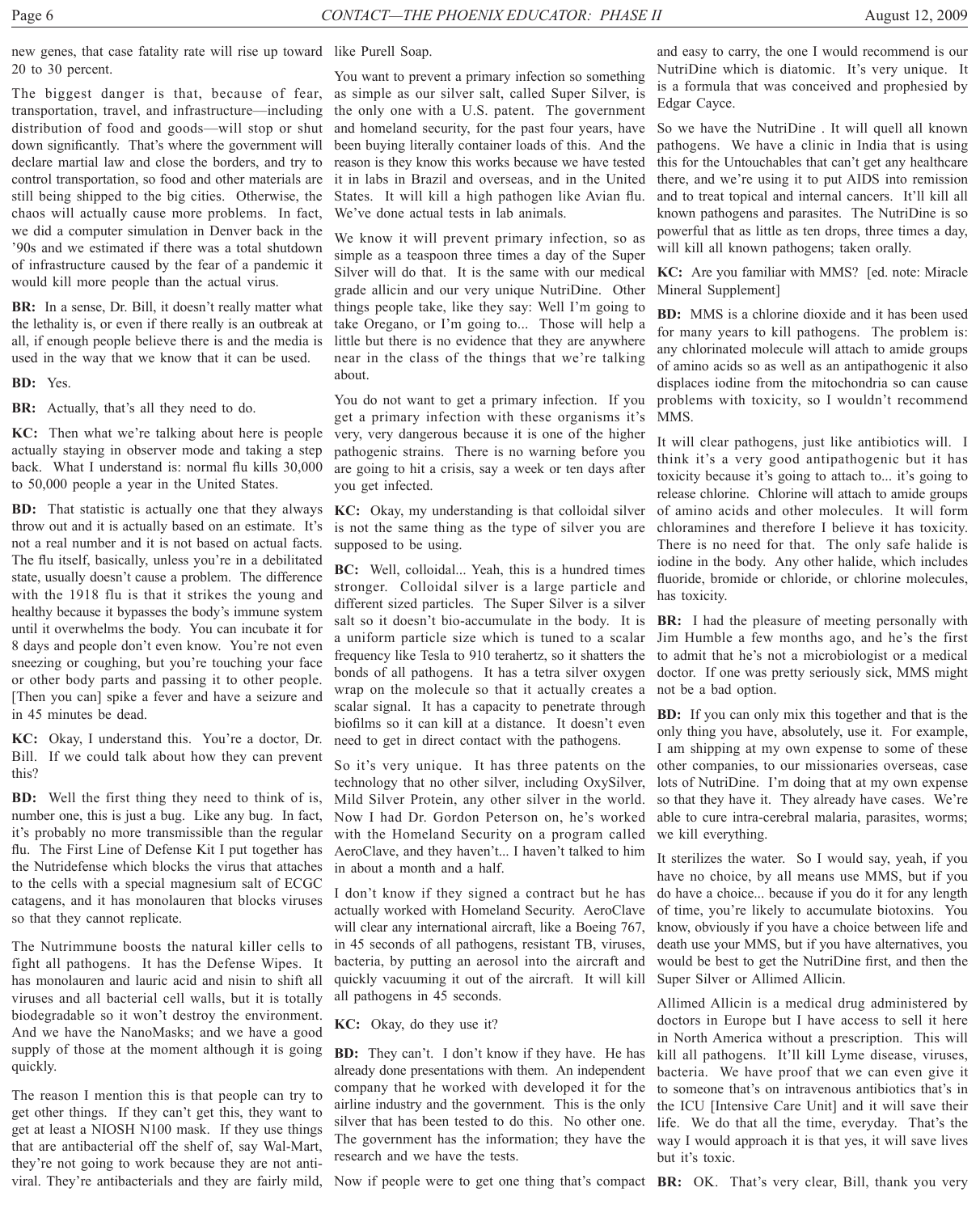much for that.

**BD:** You're welcome.

**BR:** I think a lot of people wouldn't disagree with you, and I think that it's one of these things that's good for the occasional emergency, but prolonged use probably is not the ideal...

**BD:** Oh yeah. People who take it daily as a preventive or for a period of months or years, are going to get problems. But it's the same thing as people drinking water that's heavily chlorinated or with fluoride. You accumulate fluoride, and it calcifies the choroid plexus and the ventricles and the pineal gland, and it literally shuts down the third eye and astral eye so you can't see torsional vortex images, and you can't see transdimensionally.

So in terms of the spirit, it actually cuts off what is called the Cord of Living Waters so all halides, other than iodine, block and attack that part of the brain. It attacks the connection of the pineal gland in the sense of the Cord of Living Waters and the higher dimensional reality of what we are.

Chlorine is toxic. It's one of the reasons why they push chlorination of water, and fluoridation... [it's] why they want to push Sulfuryl fluoride. Which, by the way, isn't only even more toxic but it's 17,000 times more of a heat reflective when it gets in the upper atmosphere (and it doesn't degrade) than even carbon dioxide or methane.

**BR:** My only question now really is: what do you expect to see this summer in North America?

**BD:** Well, to be honest with you, we could stop this pretty quickly if we decided to take decisive action. If, for example, and I put this list together and we had a number of conferences with the military and other people in the last few weeks through Plains Radio. Carmen Reynolds is a Colonel in the Army.

The issue is this: If we decided to close the borders immediately; if we decided to screen everybody with a swab to determine if they carry a virus, and track them if they show positive for an Influenza A virus—which you can do a simple screening test—you may not get a subtype but you'll see if they are a carrier of the virus. If we were then to make certain that, in areas where there are outbreaks like in Mexico City, we would fly in large heavy-lift aircraft with existing...

Not drugs. We are not talking about TAMIFLU. TAMIFLU contains hallucinations, which will hallucinate you, and in some cases some people are so sensitive they actually... It's like taking PCP or Angel dust. It is a very, very serious bad trip. You don't want people walking around that are, say military service people, with body flak jackets on and Scott Air Packs under stress taking TAMIFLU and hallucinating.

When you give these drugs like TAMIFLU; already H1N1 worldwide is resistant to it. Amantadine, Ramitidine, and TAMIFLU. These current strains they are saying are sensitive to it, but in within four days of exposing a population to a continuous virus, you'll start seeing resistance show up. So in other words, if you use it now, you don't have something to use on someone who's dying from a very serious

infection. They have got a resistant strain in their is going to change the climate, increase rainfall body because two weeks or two months ago you gave that population TAMIFLU.

What they should be giving are NutriDine, Super Silver or Allicin. If they simply gave, for example, the average person... if they took one of our products that is called Better Than Greens with Allicin. If they simply took 180 mg of allicin, three times a day, they would probably not get a primary infection.

We have already done a study with ferrets and other animals in Brazil with high pathogenic Avian flu, and we transferred the weight on this—and this is actual studies done last year—that one teaspoon of our Super Silver silver salt for an average 70 kg adult will prevent a primary infection.

We know the same thing with our troops with our NutriDefense. I put in the NutriDefense something so that if they are exposed to anthrax or spores that you cut out 98 percent chance of the possibility of infection by just taking one NutriDefense per day. 98 percent.

So there's extremely simple things like personal hygiene, travel... If every aircraft had a hepa viral filter; if they cleared every aircraft with the AeroClave system which already exists. There is a company where it's available right now. The airlines could gear up literally today to put it in place. This would die out in a matter of a week or two and the panic would be over.

If we would fly into countries where there are outbreaks, like Mexico City, and give these antipathogenics and start making sure all airliners in different countries use these technologies, the problem would die out in a month or so. And we would have some deaths, but we would have it under control.

What I'm concerned about is I think their agenda is they want to have enough crisis as a cover for the new financial system which they're setting up. Because already there's a contraction of the world economy and 40 percent of the world's wealth has disappeared. That disappearance is also [inaudible] by the collapsing...

And this is stated—and I had Joan Veon on my show just a few days ago—that the world financial experts at the Bank for International Settlements that just met in Europe is that the current world economy can only support 5 billion people but there are 6.5 billion plus people on the Earth, which means 1.5 billion are "excess population" based on the finances of our current world economy. They've created this crisis so that people cannot, with a day's work, get a day's food. So third world countries now, with the financial famine; they're compounding it because there's climate shift and that climate shift is going to get considerably worse.

And this is something I want to say prophetically: Starting this next month, May and going through to July–August, there's going to be a shift in underoceanic currents in the Southern hemisphere. The first warning was the explosion of Tonga that came through the ocean surface with a 7.9 earthquake several weeks ago.

What's going to happen is under-oceanic volcanism Human, isn't it?

dramatically in some areas, in other areas there will be major floods and in other areas there will be increased and more serious drought. This, by just climate shift, will cause more food shortages. Crops will be flooded out because of the change in world air currents. A normal climate will be out the window.

So when you combine that with a pandemic... And the Baltic Dry Index now for shipment of manufactured goods as well as food is at its lowest since the second world war. We have a situation where they're purposely compounding it and there could be a very simple solution. So we need to get these solutions through to The Powers That Be to say: this could be stopped tomorrow.

We could solve the world's financial problems by correcting and making the Glass-Steagall Act. Like, for example, the country of Canada was much more responsible. They didn't allow the banking industry to turn it into a casino. We could make sure that we bring food into the third world countries because when you have starvation it increases the weakened immune system to make viruses more aggressive. So if this virus gets into a population that is starving, it's going to be transformed into a more aggressive deadly virus for us as well.

And we need to stabilize the world banking system without taking away the sovereignty of nations or transferring power to a bunch of international bankers that are not elected. So everything we're doing right now is actually leading us toward more chaos rather than order and it could be stopped tomorrow, including stopping this from turning into a true worldwide pandemic where millions or even billions could die, stabilizing our financial situation, and then dealing with the food supply by starting to gear-up food production and supporting it so that there is no farmers or businesses going out of business.

And we have the proper stabilization of our economy so the bubble economy, the illegal debt instruments that they have been circulating, we don't poor trillions more into the banks that are doing this. We put them into the debt restructuring as Lyndon LaRouche has said, and we get rid of these debt instruments. We put a moratorium on foreclosures of businesses and homes, we stabilize the food supplies of the third world so that they are not priced out of the staples that keep them alive, and we maintain control of international travel so that we don't allow this pandemic to shut down the world economy. The chances that it could shut it down, if we have a major high pathogenic death rate, is incredibly likely by this fall if we don't do these measures now.

**KC:** Dr. Bill, thank you for that; that's quite an overview. I have a couple of questions I want to ask you and we can discuss whether or not you want to go off the record with the answers or not.

#### **BD:** Sure.

**KC:** First of all, I've had some conversations with Cliff High, you know who he is?

**BD:** Yes, Cliff High. I think he is with the Web-Bot [project] or with Half Past Human. That's Half Past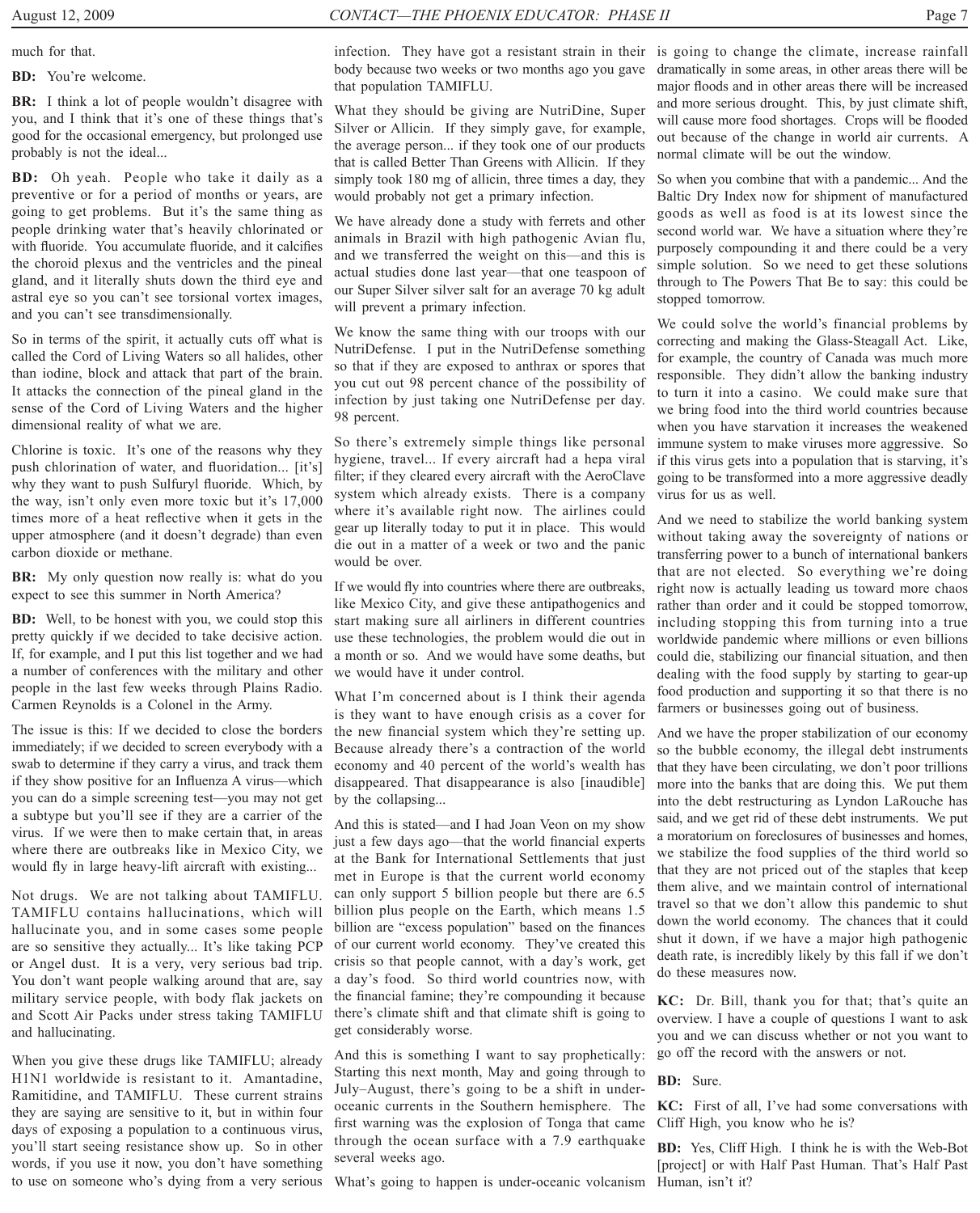**KC:** Yes, Half Past Human.

**BD:** Yes.

**KC:** And, he has said... You know, he actually has quite a bit of animosity toward you, and he has said that he thinks that you get a lot of your information from him.

**BD:** No, I don't.

**KC:** And I find that hard to believe myself, but I wanted to give you a chance to respond to that here if you want.

**BD:** I only had one conversation with Cliff and I talked to him once; called him and just: Hey, I've heard you on Jeff Rense's program. You said some pretty remarkable things that match up with what I say. And I want to share with him not only my first hand information, like this information I had from the World Health Organization and other sources that are, if you want to call it "classified" or the fact that I work with the government, and also the intuitive side. And he was a little upset about that. He said: I don't want to talk to you about it. And I said: Okay, that's fine.

And that's my only conversation; he seemed very upset about that. And, I don't subscribe to Half Past Human. The only information I've had is the occasional time I've been able to listen to him on Coast-to-Coast radio or Jeff Rense. That's it. So, if there's something...

**KC:** Okay, well he has told us that actually you had a doctor or somebody giving you that information.

- **BD:** No, I don't.
- **KC:** Okay.
- **BD:** No I don't.
- **KC:** It's very strange that when he...
- **BD:** Now, why would he say that?
- **KC:** I don't know. I actually don't know.

**BD:** Why would he say that? That's kind of strange. Here's the fact, okay? What he's doing basically is mining information from the global subconscious. In a sense what he's doing is: it's in a sense, almost like a... the best way to describe it would be a syntactical and emotive language global subconscious Ouija board. I guess that would be the best way. And he can pull up some information.

There's a bow shockwave of reality that bounces back toward the consciousness so that, in a subconscious way, people know. For example, people have precognition that there may be an accident or a relative that is sick or dying. So he's just pulling that information out. There's many intuitives, whether it's people like my friend John Boncore, who is a Mohawk prophet.

There are people in all kinds of intuitives and psychics, and people that use remote viewing that can see events coming. But as I tell people, they're not solids; they're liquids. They're not yet frozen. There's a degree of choice and timeline which is why I'm doing this presentation right now.

We, as a global consciousness, get to choose which

guy at the side of the road where there is a branch in the road and there are no road signs. So you ask the guide at the side of the road: Which road should I go down with my little cart?

And I'll say: Well, you don't want to go down this road here because it leads into the bottom of a valley where there's a jungle and there's alligators and wild animals. But over here, ten miles down the road, there's a community of nice people. They'll feed you, they'll will give you good shelter, etcetera.

That's what my job is to do. Now, so when I contacted him I'm not sure why he got so upset about this. It completely boggled me because I thought: Well, this is really good. We're having people from various different... how can I say, mining the information whether they are psychics or intuitives, or they are doing something like this, which is looking for a language that's embedded into the internet and using these web-bots to be able to go search for it. So, I thought it was a good thing. I was really surprised at his response.

- **KC:** He believes you are an agent.
- **BD:** An agent of what?
- **KC:** That you work for the government?
- **BD:** Oh, come on! That's so ridiculous.

**KC:** Okay. Now, you've worked for the government in the past though?

**BD:** No, I was a civilian doctor. I was an occupational doctor.

**KC:** But in black projects?

**BD:** No-no. Let me explain here. Yeah, right. Those kind of accusations you hear all the time. It's ridiculous. Do they realize the danger—the physical danger, the career danger—that I've gone through in order to tell people the truth? They have no idea. I'm like a William Wallace, okay?

When I worked in occupational medicine back in the early '80s, they made a decision in the government that they no longer wanted to have a lot of jobs done by people inside the military. Because they either didn't have the expertise, they wanted to hire a company and if they weren't satisfied with the work that was done by that company (i.e., medical or contract for specific things), so they started contracting out; especially during the era of Bill Clinton.

So what they did is they contracted for me. And my first major job for C-Com: to contract C-Com to handle Fort Carson, NORAD, Falcon Air Force Base, U.S. Space Strategic Command, the GPS Military-Grade system, and Directed Energy Weapons. The reason why I was their doctor was simply because I was their doctor. I took care of people that worked in these things; worked around these toxic things, worked around rocket labs, and I was their physician. They were not permitted, most of these people, to even talk to their colleagues who were in the next room, let alone the next building. But they would talk to their doctor.

And the only difference was with me, is that because I have a technical background in nuclear physics,

of those timelines. And my job is to act like the advanced computing, electronics, biotechnology; they would share with me. And after a while, because I'm a talker, they were more interested in what I would have to say about the bigger picture about what was going on at their facility, and they were more interested in telling me their little piece—that's very, very compartmentalized—than what I would tell them.

**KC:** Yes, I've heard you say that.

**BD:** So that's the reason why I have...

**KC:** I understand that, but I'm just trying to run these things by you so that you understand what you're up against out there. There seems to be...

**BD:** I have people who have written books as long as ten years ago when I spoke at the Prophecy Club, that literally—I can't believe this—but literally have written a book that I'm the antichrist. I mean, how foolish! [Kerry laughs] I mean, every day I put my personal life, my career, everything on the line to be the whistleblower for...

In fact, I just did an audio for tenth anniversary of Columbine. I was the examiner for the Englewood Fire Department and the first young man shot in Columbine outside the restaurant there, Mark Taylor. I was the exit examiner for the 5 Special Op Team of the Oklahoma City Memorial Building. I have been trying to do radial toxicology testing on the World Trade Center debris, and I'm writing the position paper which I'm going to present at We Are Change, New York City, on the eighth anniversary of 9/11.

I've been told by my radial toxicology colleagues, because I have advanced training in radial chemistry that if I order the tests the Department of Defense and the FBI will arrest me immediately for requesting the tests of debris which I have from the World Trade Center. Further proving that they not only used Thermate and other high explosives, but they used nuclear bombs in the buildings, okay?

**KC:** Okay, you know...

**BD:** People need to realize that I am a whistleblower central. That's why my Genesis [Communication Network radio show]... The number one reason, number one, that I did this is: twelve years ago, when I spoke at Human Life International in Zurich on the super-soldier program, which they tried to recruit me to in 1978 at UCLA VA/Wadsworth Hospital and I turned them down, is because I have the documents and the proof that they were trying to create a pandemic flu to bring the world, and literally we are going to enter the new world order with a mask. This is their plan. I had the documents 12 years ago.

So four years ago when I started my show it was to warn the people and tell them to get ready because this could be stopped very easily. We can decide for a future where millions do not need to die, and the economy does not need to shut down, and we don't need to have chaos in our cities.

**KC:** Okay. You know I appreciate everything that you've said and I was just trying to give you a chance to respond publicly to all of that, and if you're willing, we'll go ahead and release this part of this.

**BD:** Yes. Now here's the thing that is important,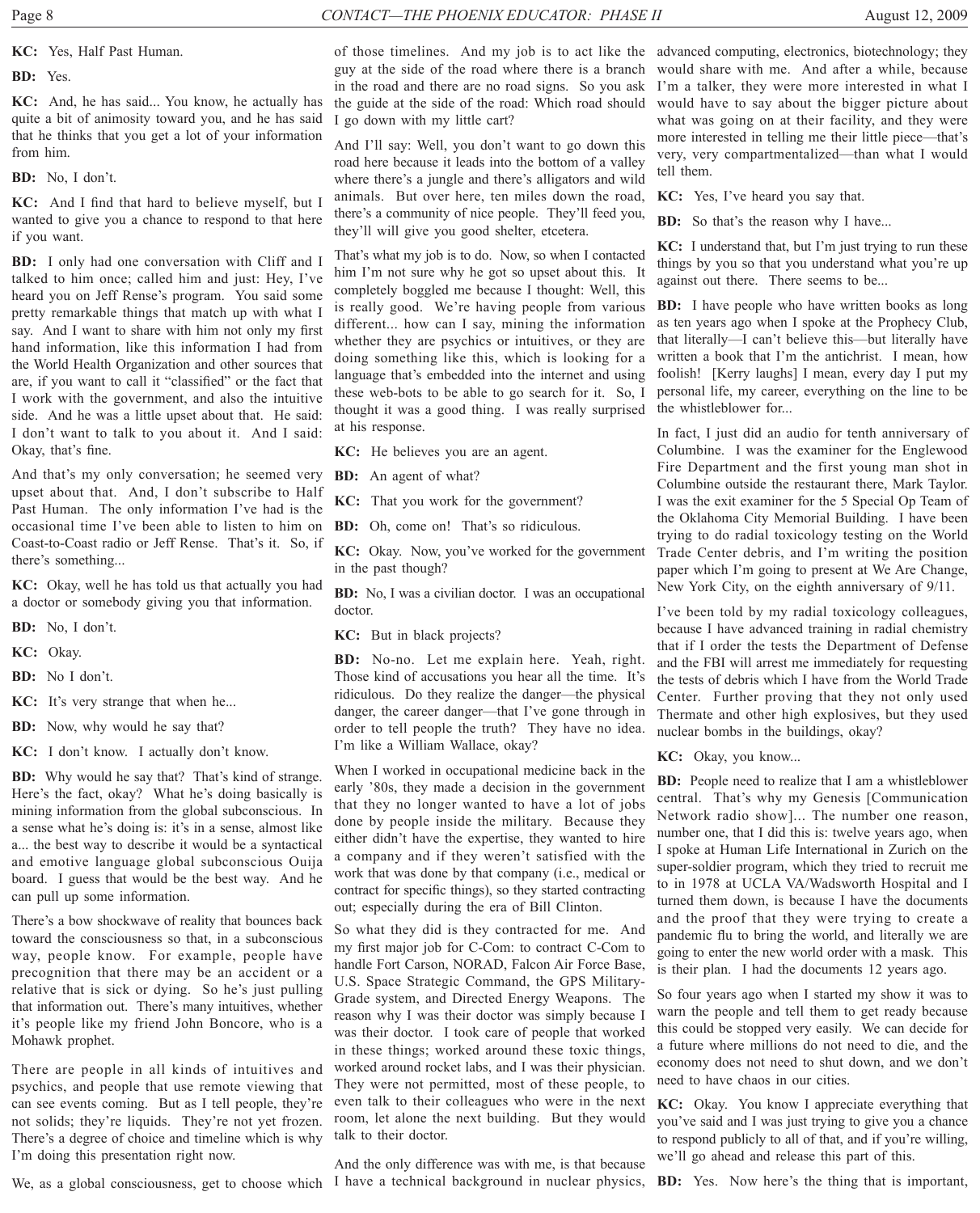okay?

**KC:** Yes.

**BD:** People need two things: They need to use their intellect... to study. And me, I tell them: Don't believe, just read. Okay? Read the stuff that is in the open media before they hear me or anything that's here on Project Camelot. And then they need to be very quiet and very humble, and need to pray and say: Now was what Deagle saying true? Or what Half Past Human is saying true or any other person that's an intuitive or psychic or a remote viewer or whatever.

Then they need to follow through with action. Because in my heart I don't want our society to shut down. I don't want people to die. I don't want our culture to become a matrix. I don't want horror to happen.

We have a timeline where we are getting closer and closer to where some of these issues become more inevitable if we don't change our trajectory, if we don't change the way we make choices, not just personally. And we have to stop this backbiting, this foolishness; and there's a degree of jealousy, too. I mean, to be honest with you, I'm a messianic believer, okay? I'm for all religions that firstly have spirituality and a connection with the Creator God and the Universe. All, okay?

But I want people to understand there is no room in our modern world, whether it's Half Past Human or any of the "Christian, Jewish, or other churches" for a real prophet, and that's what I'm called to speak as. There's no room. And I can tell you that. They do not want someone to come in and tell them that I was supernaturally given a command to go to Zurich, Switzerland and receive these documents which I didn't expect to receive. And then to have a number of events happen so I would be the number one whistleblower that the flu pandemic was coming.

Even inside the truth movement, I've received so much persecution from even other truthers who believe 9/11 was an inside job. You would not believe it, okay? But I'm willing to do the right thing because I have the truth and I have a concern and care for people.

**KC:** Okay.

**BD:** They need to see my heart. And if they are jealous of that, get over it. I'm not here to play games or egos; I'm here to serve my Creator God and save my fellow mankind and all living things on this earth from a horrible end. And that's where we are going.

We have to wake up and stop this pandemic, stop the economic meltdown, stop the State of Israel which is planning with our help to make a northern attack of nuclear sites and 1250 targets inside Iran. We already have a dialogue going on. We need to pray, for example, for President Obama that he will not serve his globalist masters but he will do the right thing so we can stop Israel.

If any of these one things happen, it's a perfect storm from hell. We are going to face a future that is going to be so noxious, so dangerous—people can't imagine what we are facing—but we can turn away from it. this is from actual sources, there are sleeper agents That's a wonderful trait that you have and I just want

We do not need to go there.

**KC:** Thank you, Bill. That's very, very, very succinct. I would like to ask you, regarding the Israel situation, you say they have targets within Iran. When are you saying that they are planning to attack Iran?

**BD:** I don't have a prophetic word but I can tell you from my military and also classified sources as well, the Israelis are going to do a full nationwide war game in June. They're also, this year (without a month designated), doing a U.S. Space Command Anti-Missile Star Wars Weapon Simulation with the United States and Israel. They do now have TAD, which is Theater Air Defense. It's an advanced Anti-Weapons System, along with the scalar plasma weapon and the chemical laser systems, able to knock out missiles that are coming into Israel. The problem is...

**KC:** You're saying they are going to do an exercise. When, exactly?

**BD:** They're doing an exercise in June. That's next month.

**KC:** And that's within Israel or with the U.S. and Israel?

**BD:** Within Israel. Now, there is another game going on with space command that is supposed to be sometime this year and I don't know what month yet, because my sources can't tell me. But, the one in Israel is June.

**KC:** Okay. Within these games sometimes, as what **BD:** I've been put in the place of these things. If happened with 9/11, the game becomes a cover for some actual operation that takes place.

**BD:** Exactly. So it could occur in June during this game. The reason we look for it is that in order to do a modern advanced war you need what's called air based intelligence, etcetera, which is why they do supercomputers. They've got Space Based GPS. They have to have all their material in place, so it's very, very likely that the attack will occur in June during this war game. If it doesn't it's going to happen from that point to probably the early fall.

If we permit them to do it, the Strait of Hormuz and I was told this supernaturally 20 years ago—the Strait of Hormuz will be cut off. All the oil which goes to... about 80 percent of it goes to Asian countries. Indonesia, China, South Korea will lose their major supply of oil and the world economy will collapse. The disarray will cause the starvation of a billion people.

This we can avoid if we prevent Israel from making an attack. There is no need; as the dialogue is already started between Obama and Ahmadinejad, who is now going to the elections in the next few weeks. Ahmadinejad is now talking, which is a miracle. If we do not move toward peace, the war that we are going to see is not just going to take out people I'm speaking in the office of a prophet. Someone downwind of the Bushehr reactor, which is 62 tons of Uranium 35, but there is 1250 targets they are going to hit with nuclear weapons including neutron bombs, bunker busters, and these new advanced, what's called plasma warheads, okay?

If they do this, I cannot say that we will not have an exchange of other weapons. And almost certainly, and

inside the United States, Canada and Western world in Britain, that have third generation bioweapons developed by Russian scientists for the past 18 years since Glasnost and Perestroika. When these scientists were starving, the Syrians and Iranians hired them, and they have the most advanced biological weapons in history. They will make even the so-called hybrid flu look like it is nothing.

So the point is that we can turn back, but we need to hear. The reason I speak now as a prophet is to tell them: Turn back now because there is the way of light and safety and peace and the Coat of Many Colors of Joseph, who is my Father, okay? Because I'm of the tribe of Ephraim, or Joseph.

**KC:** Okay, yes. I appreciate that. You have to understand that we get people... I mean, to call yourself a prophet, this is not unusual. There are many, many, many people out there right now considering themselves the same way you consider yourself.

**BD:** I know. I hear about it all the time. It's really... it's disturbing. Anybody who wants to be a prophet is... how can I say, it's a job no one wants to apply for. If you do, it's because you are imbalanced. I do not want to do this job. I tried to escape it many times. Believe me, I have been swallowed in the belly of the whale.

**KC:** Okay, well...

you want to do it, it's like cleaning a latrine while it's still being used and you are under it, okay?

**KC:** Well, Bill, you know Project Camelot could be put in that same category. We're actually... All of the people that are trying to warn the masses, if you will, as to what's really going on could be classified as prophets. It's better if we stay out of the sort of evangelical perspective of ourselves and kind of, you know...

**BD:** There's something I need to clarify. There are many people that receive a prophetic word, have an intuitive knowledge, have a technology that they use...

**KC:** Absolutely.

**BD:** ...just like there are "prophets" that are coming out of the Hopi Indian tribe and others. But there are those who "don't just operate and receive the prophetic word" now and then, but operate in the office of the prophet. I have to say this repeatedly so people understand it: the reason why I've been in all these places is because they needed trust.

There are lots of things I don't know, okay? There are lots of areas I'm not an expert in. But when I speak in an area like this flu or these wars or other things, who has the authority and right to say it. And you need to understand we have a choice now.

**KC:** I appreciate that. We are going to try to wrap this up right here now. Bill Deagle has to go as well. So I wanted to thank you, Dr. Bill Deagle for your willingness to confront and to be open and talk about issues that are sometimes antagonistic to yourself.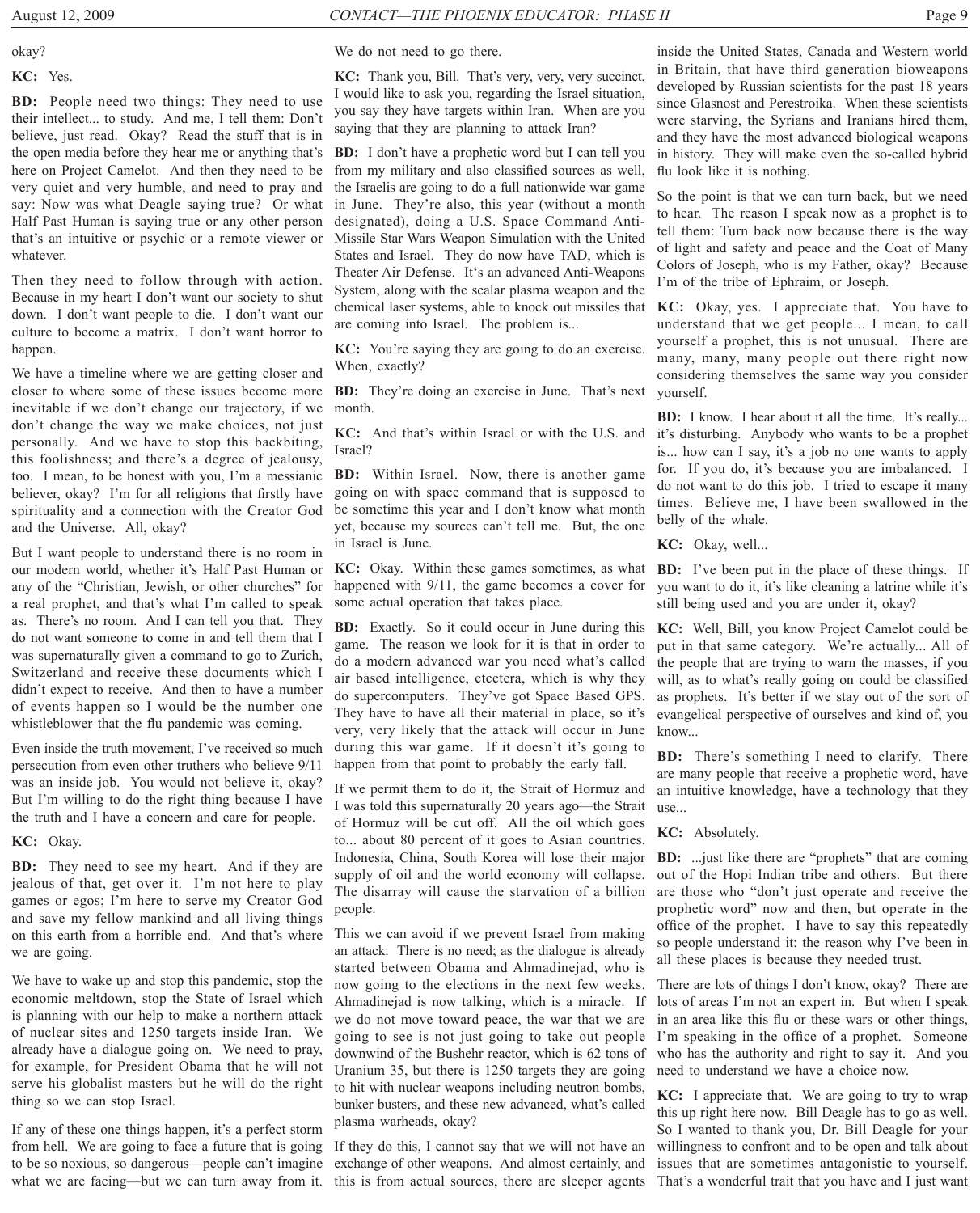to honor you for that.

**BD:** Yes, in fact, we actually had a reconciliation; with Donna and Mark Taylor. I actually spoke with them through a live audio connection at the tenth anniversary of Columbine. That negativity, by the way, arose because they had an offer from a movie company to take the script, which we had been working on for over a year, into a big movie.

We didn't agree on the modus by which it was going to happen. They had been offered a lot of money and we didn't want it to be degraded. We wanted the truth to be brought out rather than to have it spawn into something else. And that's all reconciled. So, out of my discussion with you on that...

**KC:** Okay, well, thank you for that.

**BD:** ...so I can thank Project Camelot. Now I want to say one thing. There's a chorus—it's not just myself—there's a chorus of people who truly are called to speak prophetically that need to rise up and say the truth, after being very humble and making sure they don't have a personal agenda, that we need to turn back from this. We have people like I'm going to have on the program shortly, John Boncore, who's a Mohawk prophet. He was prophesized hundreds of years ago by his own people.

There's Hopi prophets, there's Jewish prophets, there's Christian, there's a list. There are people all over the world that are, literally I call The Coat of Many Colors. Every skin color, every nation, every religion who are starting to know it's a time of decision for mankind. We need to turn back now or we're going to face a whole confluence of super storms of economic, climate shift, biological warfare, and evil.

For example, there's very good evidence from Len Horowitz, and I believe he is correct, that the World Health Organization, the CDC and Novavax are behind this latest release of this weaponized plague that's been released in Mexico City. The globalists have published in their documents that they want to reduce the world population. We do not need to go there.

We can have an alternative future where mankind is safe; where people have true human rights. Where people have the right to grow and to believe and to have safety and healthcare and food and not be exposed to toxic poisons or electromagnetic radiation and have some degree of autonomy. But we are heading toward a world where autonomy is going to be a thing of the past, where mass starvation and violence are going to rule, and I don't want to see us go there. But we need to turn back now because we have a matter of months, not years left, to make that turn.

**KC:** Okay, thank you, Bill. Bill Ryan, is there anything you want to say before we end this here?

**BR:** I just want to say thank you very much Bill. There's total consistency with everything you're saying now and everything that a lot of people have heard or watched you say in your 2006 Granada Forum lecture. We have a team of transcribers who are transcribing that, and that's nearly finished now, and we are going to make that available to you as soon as we can for publication on your site and everywhere, so the whole

get this information out there and support you fully in everything you're doing.

**BD:** Well, I want to pray for people and for you, too—both you Kerry, and Bill—for the wonderful work you're doing to try to get people to realize that we are co-creators of our own future. We're not a victim of the future; we are the co-creator, but we also have to take our scepter. We have to also realize that if someone dies in a third world country that's an untouchable in India, or someone in Mexico City that's living on a garbage heap dies, we die. Some portion of us dies too.

If we allow the use of depleted uranium weapons to kill little girls in the Gaza City by Israeli troops, or we allow nuclear weapons to drop on the Bushehr reactor and downwind millions die from radiation poisoning, we die too. If we can feel that connectedness in spirit, as a cell in the body of mankind, we would repent and we'd turn back from that.

**KC:** Okay thank you. Very well put. All right, I'm going to close this down then. Thank you very much, Dr. Bill Deagle.

**BD:** Thank you Kerry, I really appreciate it. Thank you Bill Ryan and God bless everyone. Now's the time to have a backbone to stand up for the truth and to pray and to be humble and call on our creator to stand us up on our feet so that we can tell the truth to others that we have to turn back from war, from pestilence, and from economic greed and the idea that we need to reduce the world population with lies like a carbon tax...

**KC:** Absolutely.

**BD:** ...and all these other evils.

**KC:** All right thank you very much.

**BD:** Take care.

**BR:** Thank you, Dr. Bill.

**BD:** You're welcome. Bye.

#### **Retired Vax Scientist Would Never Vaccinate His Kids**

by Ken Adachi 8-6-2009

*"If I had a child now, the last thing I would allow is vaccination."*—Retired Vaccine Researcher to Jon Rappoport

Editor's Note—This interview was posted by Jon Rappoport in early January 2002. You will discover by reading it that the very issues we now face of FORCED vaccination of a laboratory-created vaccine to "protect" us against a laboratory-created "disease" (Swine Flu, Bird flu, etc.) was set into motion a long time ago.

the World Homicide Organization, WHO, is driven by a DEPOPULATION agenda, and that many African leaders know full well that the explosive spread of HIV and AIDS in Africa was caused by WHOsponsored vaccinations of the 1970s.

This former pharmaceutical insider also debunks conditions.

thing's Google searchable; translatable. We want to the widespread ASSUMPTIONS of vaccine "safety" promoted by orthodox medicine, the CDC, the National Institute of Health, state health departments, and their compliant media propagandists who are all parroting SUPERSTITIONS, rather than FACTS.— Ken Adachi

> Retired Vaccine Researcher to Jon Rappoport: "If I had a child now, the last thing I would allow is vaccination." (Aug. 6, 2009)

#### **Jon Rappoport (Q) Interviews a Retired Vaccine Researcher (A) (given the pseudonym of "Dr. Mark Randall")**

**Q:** You were once certain that vaccines were the hallmark of good medicine.

**A:** Yes I was. I helped develop a few vaccines. I won't say which ones.

**Q:** Why not?

A: I want to preserve my privacy.

**Q:** So you think you could have problems if you came out into the open?

**A:** I believe I could lose my pension.

**Q:** On what grounds?

A: The grounds don't matter. These people have ways of causing you problems, when you were once part of the Club. I know one or two people who were put under surveillance, who were harassed.

**Q:** Harassed by whom?

**A:** The FBI.

**Q:** Really?

**A:** Sure. The FBI used other pretexts. And the IRS can come calling too.

**Q:** So much for free speech.

A: I was "part of the inner circle". If now I began to name names and make specific accusations against researchers, I could be in a world of trouble.

**Q:** What is at the bottom of these efforts at harassment?

**A:** Vaccines are the last defense of modern medicine. Vaccines are the ultimate justification for the overall "brilliance" of modern medicine.

**Q:** Do you believe that people should be allowed to choose whether they should get vaccines?

A: On a political level, yes. On a scientific level, people need information, so that they can choose well. It's one thing to say choice is good. But if the atmosphere is full of lies, how can you choose? Also, if the FDA were run by honorable people, these vaccines would not be granted licenses. They would be investigated to within an inch of their lives.

**Q:** There are medical historians who state that the overall decline of illnesses was not due to vaccines. A: I know. For a long time, I ignored their work.

**Q:** Why?

The vaccine researcher quoted here flat out says that I was in the business of developing vaccines. My **A:** Because I was afraid of what I would find out. livelihood depended on continuing that work.

**Q:** And then?

**A:** I did my own investigation.

**Q:** What conclusions did you come to?

A: The decline of disease is due to improved living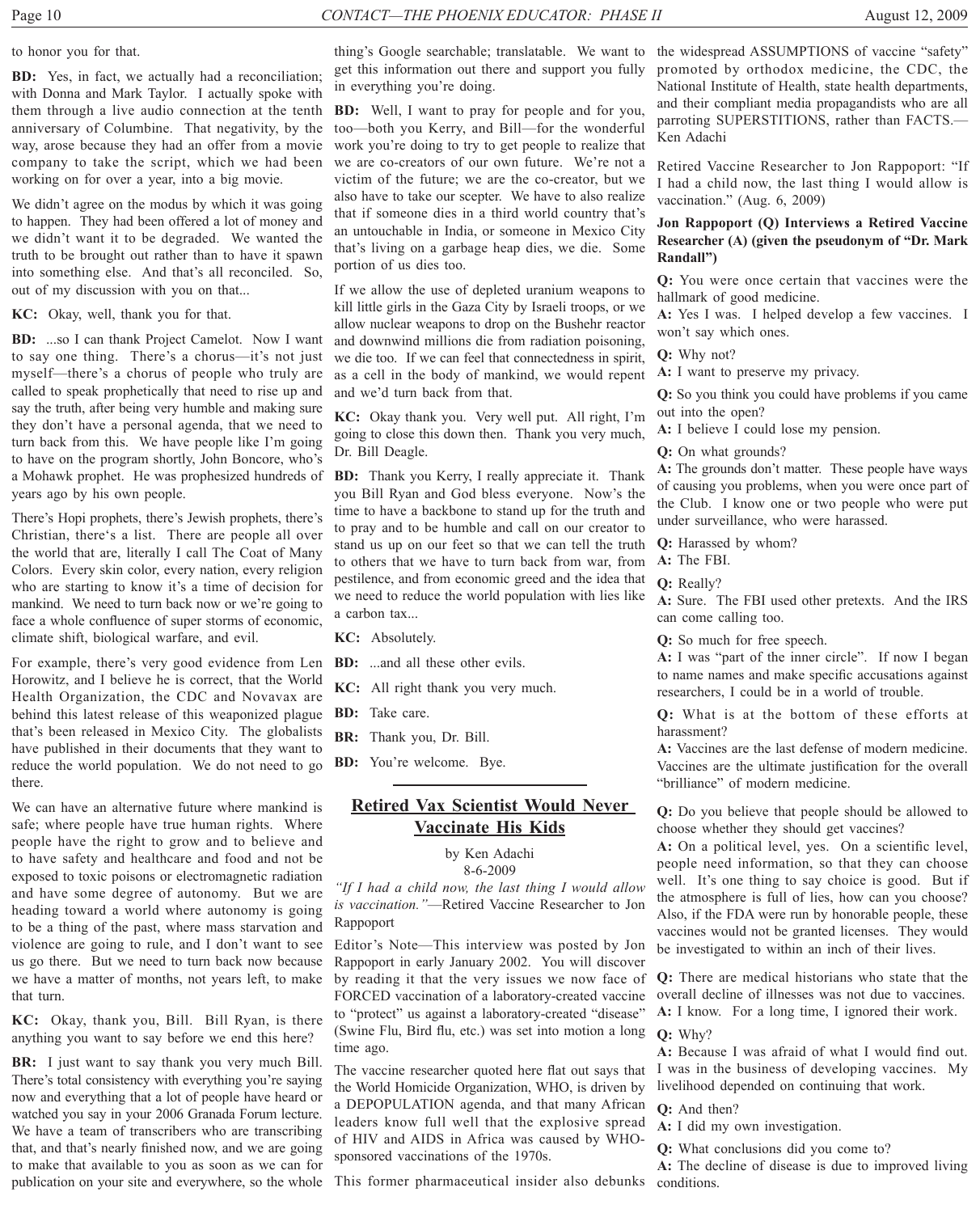#### **Q:** What conditions?

**A:** Cleaner water. Advanced sewage systems. Nutrition. Fresher food. A decrease in poverty. Germs may be everywhere, but when you are healthy, you don't contract the diseases as easily.

**Q:** What did you feel when you completed your own investigation?

A: Despair. I realized I was working a sector based on a collection of lies.

**Q:** Are some vaccines more dangerous than others? **A:** Yes. The DPT shot, for example. The MMR. But some lots of a vaccine are more dangerous than other lots of the same vaccine. As far as I'm concerned, all vaccines are dangerous.

#### **Q:** Why?

**A:** Several reasons. They involve the human immune system in a process that tends to compromise immunity. They can actually cause the disease they are supposed to prevent. They can cause other diseases than the ones they are supposed to prevent.

**Q:** Why are we quoted statistics which seem to prove that vaccines have been tremendously successful at wiping out diseases?

**A:** Why? To give the illusion that these vaccines are useful. If a vaccine suppresses visible symptoms of a disease like measles, everyone assumes that the vaccine is a success. But, under the surface, the vaccine can harm the immune system itself. And if it causes other diseases—say, meningitis—that fact is masked, because no one believes that the vaccine can do that. The connection is overlooked.

**Q:** It is said that the smallpox vaccine wiped out smallpox in England.

**A:** Yes. But when you study the available statistics, you get another picture.

#### **Q:** Which is?

**A:** There were cities in England where people who were not vaccinated did not get smallpox. There were places where people who were vaccinated experienced smallpox epidemics. And smallpox was already on the decline before the vaccine was introduced.

**Q:** So you're saying that we have been treated to a false history.

**A:** Yes. That's exactly what I'm saying. This is a history that has been cooked up to convince people that vaccines are invariably safe and effective.

**Q:** Now, you worked in labs. Where purity was an issue.

**A:** The public believes that these labs, these manufacturing facilities are the cleanest places in the world. That is not true. Contamination occurs all the time. You get all sorts of debris introduced into vaccines.

**Q:** For example, the SV40 monkey virus slips into the polio vaccine.

**A:** Well yes, that happened. But that's not what I mean. The SV40 got into the polio vaccine because the vaccine was made by using monkey kidneys. But I'm talking about something else. The actual lab conditions. The mistakes. The careless errors. SV40, which was later found in cancer tumors—that was what I would call a structural problem. It was an accepted part of the manufacturing process. If you use monkey kidneys, you open the door to germs immune system to create the conditions for immunity can be gradual. Deterioration can be gradual.

which you don't know are in those kidneys.

**Q:** Okay, but let's ignore that distinction between different types of contaminants for a moment. What contaminants did you find in your many years of work with vaccines?

**A:** All right. I'll give you some of what I came across, and I'll also give you what colleagues of mine found. Here's a partial list. In the Rimavex measles vaccine, we found various chicken viruses. In polio vaccine, we found acanthamoeba, which is a so-called "brain-eating" amoeba.

Simian cytomegalovirus in polio vaccine. Simian foamy virus in the rotavirus vaccine. Bird-cancer viruses in the MMR vaccine. Various micro-organisms in the anthrax vaccine. I've found potentially dangerous enzyme inhibitors in several vaccines. Duck, dog, and rabbit viruses in the rubella vaccine. Avian leucosis virus in the flu vaccine. Pestivirus in the MMR vaccine.

**Q:** Let me get this straight. These are all contaminants which don't belong in the vaccines.

**A:** That's right. And if you try to calculate what damage these contaminants can cause, well, we don't really know, because no testing has been done, or very little testing. It's a game of roulette. You take your chances. Also, most people don't know that some polio vaccines, adenovirus vaccines, rubella and hep A and measles vaccines have been made with aborted human fetal tissue. I have found what I believed were bacterial fragments and poliovirus in these vaccines from time to time—which may have come from that fetal tissue. When you look for contaminants in vaccines, you can come up with material that IS puzzling. You know it shouldn't be there, but you don't know exactly what you've got. I have found what I believed was a very small "fragment" of human hair and also human mucus. I have found what can only be called "foreign protein", which could mean almost anything. It could mean protein from viruses.

**Q:** Alarm bells are ringing all over the place.

**A:** How do you think I felt? Remember, this material is going into the bloodstream without passing through some of the ordinary immune defenses.

#### **Q:** How were your findings received?

**A:** Basically, it was, don't worry, this can't be helped. In making vaccines, you use various animals' tissue, and that's where this kind of contamination enters in. Of course, I'm not even mentioning the standard chemicals like formaldehyde, mercury, and aluminum which are purposely put into vaccines.

**Q:** This information is pretty staggering.

**A:** Yes. And I'm just mentioning some of the biological contaminants. Who knows how many others there are? Others we don't find because we don't think to look for them. If tissue from, say, a bird is used to make a vaccine, how many possible germs can be in that tissue? We have no idea. We have no idea what they might be, or what effects they could have on humans.

#### **Q:** And beyond the purity issue?

from disease. That is the bad premise. It doesn't work that way. A vaccine is supposed to "create" antibodies which, indirectly, offer protection against disease. However, the immune system is much larger and more involved than antibodies and their related "killer cells".

**Q:** The immune system is?

**A:** The entire body, really. Plus the mind. It's all immune system, you might say. That is why you can have, in the middle of an epidemic, those individuals who remain healthy.

**Q:** So the level of general health is important.

**A:** More than important. Vital.

**Q:** How are vaccine statistics falsely presented?

**A:** There are many ways. For example, suppose that 25 people who have received the hepatitis B vaccine come down with hepatitis. Well, hep B is a liver disease. But you can call liver disease many things. You can change the diagnosis. Then, you've concealed the root cause of the problem.

**Q:** And that happens?

**A:** All the time. It HAS to happen, if the doctors automatically assume that people who get vaccines DO NOT come down with the diseases they are now supposed to be protected from. And that is exactly what doctors assume. You see, it's circular reasoning. It's a closed system. It admits no fault. No possible fault. If a person who gets a vaccine against hepatitis gets hepatitis, or gets some other disease, the automatic assumption is, this had nothing to do with the disease.

**Q:** In your years working in the vaccine establishment, how many doctors did you encounter who admitted that vaccines were a problem?

**A:** None. There were a few who privately questioned what they were doing. But they would never go public, even within their companies.

**Q:** What was the turning point for you?

**A:** I had a friend whose baby died after a DPT shot.

**Q:** Did you investigate?

**A:** Yes, informally. I found that this baby was completely healthy before the vaccination. There was no reason for his death, except the vaccine. That started my doubts. Of course, I wanted to believe that the baby had gotten a bad shot from a bad lot. But as I looked into this further, I found that was not the case in this instance. I was being drawn into a spiral of doubt that increased over time. I continued to investigate. I found that, contrary to what I thought, vaccines are not tested in a scientific way.

#### **Q:** What do you mean?

A: For example, no long-term studies are done on any vaccines. Long-term follow-up is not done in any careful way. Why? Because, again, the assumption is made that vaccines do not cause problems. So why should anyone check? On top of that, a vaccine reaction is defined so that all bad reactions are said to occur very soon after the shot is given. But that does not make sense.

**Q:** Why doesn't it make sense?

**A:** You are dealing with the basic faulty premise **A:** Because the vaccine obviously acts in the body about vaccines. That they intricately stimulate the for a long period of time after it is given. A reaction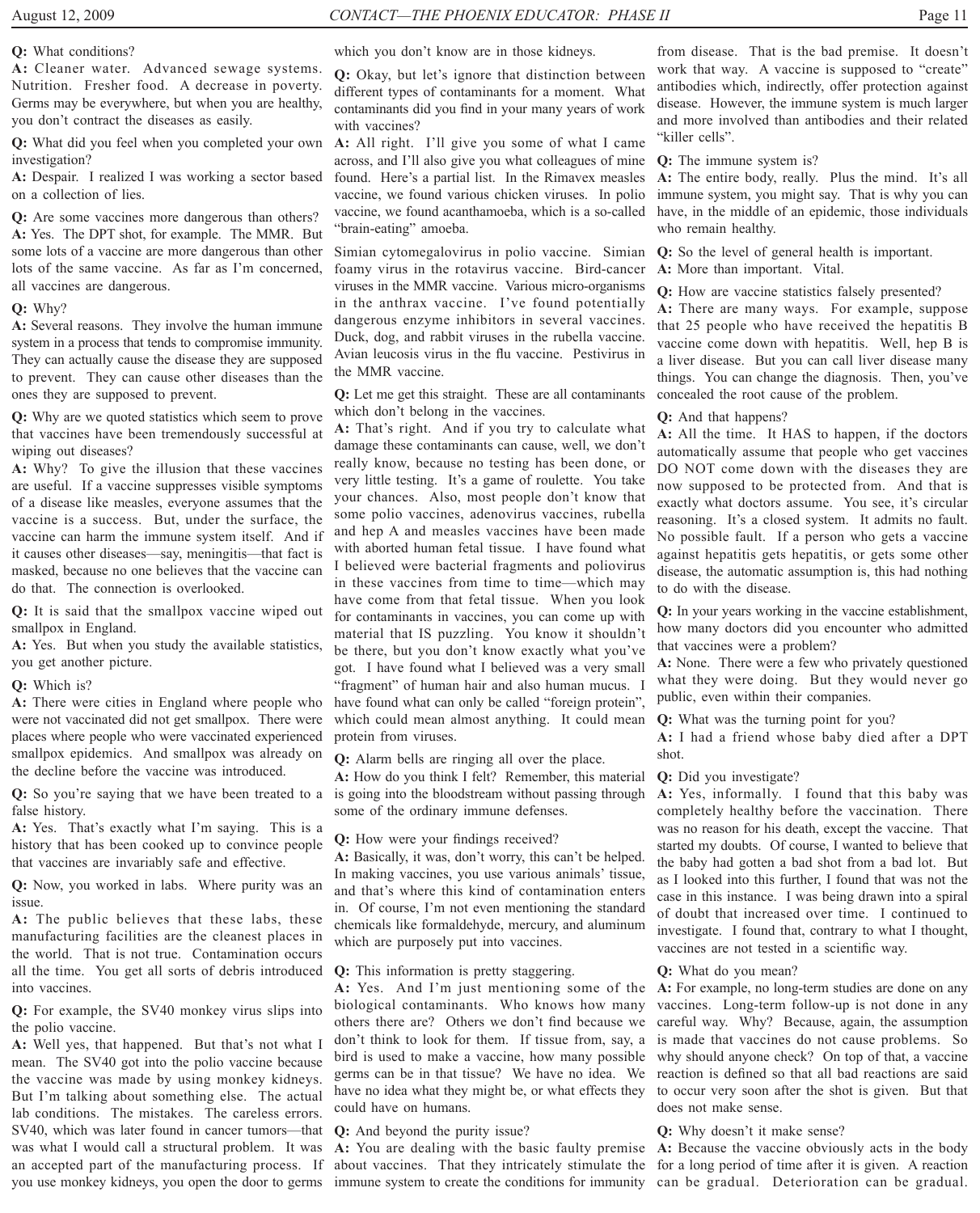conventional analysis. So why couldn't that be the case with vaccines? If chemical poisoning can occur gradually, why couldn't that be the case with a vaccine which contains mercury?

#### **Q:** And that is what you found?

**A:** Yes. You are dealing with correlations most of the time. Correlations are not perfect. But if you get 500 parents whose children have suffered neurological damage during a one-year period after having a vaccine, this should be sufficient to spark off an intense investigation.

#### **Q:** Has it been enough?

**A:** No. Never. This tells you something right away.

#### **Q:** Which is?

**A:** The people doing the investigation are not really interested in looking at the facts. They assume that the vaccines are safe. So, when they do investigate, they invariably come up with exonerations of the vaccines. They say, "This vaccine is safe." But what do they base those judgments on? They base them on definitions and ideas which automatically rule out a condemnation of the vaccine.

**Q:** There are numerous cases where a vaccine campaign has failed. Where people have come down with the disease against which they were vaccinated.

**A:** Yes, there are many such instances. And there the evidence is simply ignored. It's discounted. The experts say, if they say anything at all that this is just an isolated situation, but overall the vaccine has been shown to be safe. But if you add up all the vaccine campaigns where damage and disease have occurred, you realize that these are NOT isolated situations.

**Q:** Did you ever discuss what we are talking about here with colleagues, when you were still working in the vaccine establishment?

**A:** Yes I did.

#### **Q:** What happened?

**A:** Several times I was told to keep quiet. It was made clear that I should go back to work and forget my misgivings. On a few occasions, I encountered fear. Colleagues tried to avoid me. They felt they could be labeled with "guilt by association". All in all, though, I behaved myself. I made sure I didn't create problems for myself.

**Q:** If vaccines actually do harm, why are they given?

A: First of all, there is no "if". They do harm. It becomes a more difficult question to decide whether they do harm in those people who seem to show no harm. Then you are dealing with the kind of research which should be done, but isn't. Researchers should be probing to discover a kind of map, or flow chart, which shows exactly what vaccines do in the body from the moment they enter. This research has not been done. As to why they are given, we could sit here for two days and discuss all the reasons. As you've said many times, at different layers of the system people have their motives. Money, fear of losing a job, the desire to win brownie points,

They do in various conditions, even according to a levels of the medical cartel, vaccines are a top priority because they cause a weakening of the immune system. I know that may be hard to accept, but it's true. The medical cartel, at the highest level, is not out to help people, it is out to harm them, to weaken them. To kill them. At one point in my career, I had a long conversation with a man who occupied a high government position in an African nation. He told me that he was well aware of this. He told me that WHO is a front for these depopulation interests. There is an underground, shall we say, in Africa, made up of various officials who are earnestly trying to change the lot of the poor. This network of people knows what is going on. They know that vaccines have been used, and are being used, to destroy their countries, to make them ripe for takeover by globalist powers. I have had the opportunity to speak with several of these people from this network.

> **Q:** Is Thabo Mbeki, the president of South Africa, aware of the situation?

> A: I would say he is partially aware. Perhaps he is not utterly convinced, but he is on the way to realizing the whole truth. He already knows that HIV is a hoax. He knows that the AIDS drugs are poisons which destroy the immune system. He also knows that if he speaks out, in any way, about the vaccine issue, he will be branded a lunatic. He has enough trouble after his stand on the AIDS issue.

**Q:** This network you speak of.

**A:** It has accumulated a huge amount of information about vaccines. The question is, how is a successful strategy going to be mounted? For these people, that is a difficult issue.

**Q:** And in the industrialized nations?

**A:** The medical cartel has a stranglehold, but it is diminishing. Mainly because people have the freedom to question medicines. However, if the choice issue [the right to take or reject any medicine] does not gather steam, these coming mandates about vaccines against biowarfare germs are going to win out. This is an important time.

**Q:** The furor over the hepatitis B vaccine seems one good avenue.

**A:** I think so, yes. To say that babies must have the vaccine-and then in the next breath, admitting that a person gets hep B from sexual contacts and shared needles—is a ridiculous juxtaposition. Medical authorities try to cover themselves by saying that 20,000 or so children in the US get hep B every year from "unknown causes", and that's why every baby must have the vaccine. I dispute that 20,000 figure and the so-called studies that back it up.

**Q:** Andrew Wakefield, the British MD who uncovered the link between the MMR vaccine and autism, has just been fired from his job in a London hospital.

**A:** Yes. Wakefield performed a great service. His correlations between the vaccine and autism are stunning. Perhaps you know that Tony Blair's wife is involved with alternative health. There is the possibility that their child has not been given the MMR. Blair recently side-stepped the question in press interviews, and made it seem that he was simply objecting to invasive questioning of his "personal and

Neurological problems can develop over time. unthinking habit, and so on. But, at the highest muzzled. I think, if given the chance, she would at least say she is sympathetic to all the families who have come forward and stated that their children were severely damaged by the MMR.

> **Q:** British reporters should try to get through to her.

> **A:** They have been trying. But I think she has made a deal with her husband to keep quiet, no matter what. She could do a great deal of good if she breaks her promise. I have been told she is under pressure, and not just from her husband. At the level she occupies, MI6 and British health authorities get into the act. It is thought of as a matter of national security.

> **Q:** Well, it is national security, once you understand the medical cartel.

> **A:** It is global security. The cartel operates in every nation. It zealously guards the sanctity of vaccines. Questioning these vaccines is on the same level as a Vatican bishop questioning the sanctity of the sacrament of the Eucharist in the Catholic Church.

> **Q:** I know that a Hollywood celebrity stating publicly that he will not take a vaccine is committing career suicide.

> **A:** Hollywood is linked very powerfully to the medical cartel. There are several reasons, but one of them is simply that an actor who is famous can draw a huge amount of publicity if he says ANYTHING. In 1992, I was present at your demonstration against the FDA in downtown Los Angeles. One or two actors spoke against the FDA. Since that time, you would be hard pressed to find an actor who has spoken out in any way against the medical cartel.

> **Q:** Within the National Institutes of Health, what is the mood, what is the basic frame of mind?

> **A:** People are competing for research monies. The last thing they think about is challenging the status quo. They are already in an intramural war for that money. They don't need more trouble. This is a very insulated system. It depends on the idea that, by and large, modern medicine is very successful on every frontier. To admit systemic problems in any area is to cast doubt on the whole enterprise. You might therefore think that NIH is the last place one should think about holding demonstrations. But just the reverse is true. If five thousand people showed up there demanding an accounting of the actual benefits of that research system, demanding to know what real health benefits have been conferred on the public from the billions of wasted dollars funneled to that facility, something might start. A spark might go off. You might get, with further demonstrations, all sorts of fall-out. Researchers—a few—might start leaking information.

#### **Q:** A good idea.

**A:** People in suits standing as close to the buildings as the police will allow. People in business suits, in jogging suits, mothers and babies. Well-off people. Poor people. All sorts of people.

prestige, awards, promotion, misguided idealism, family life". In any event, I believe his wife has been are safe as well. But the truth is, vaccines are not **Q:** What about the combined destructive power of a number of vaccines given to babies these days? **A:** It is a travesty and a crime. There are no real studies of any depth which have been done on that. Again, the assumption is made that vaccines are safe, and therefore any number of vaccines given together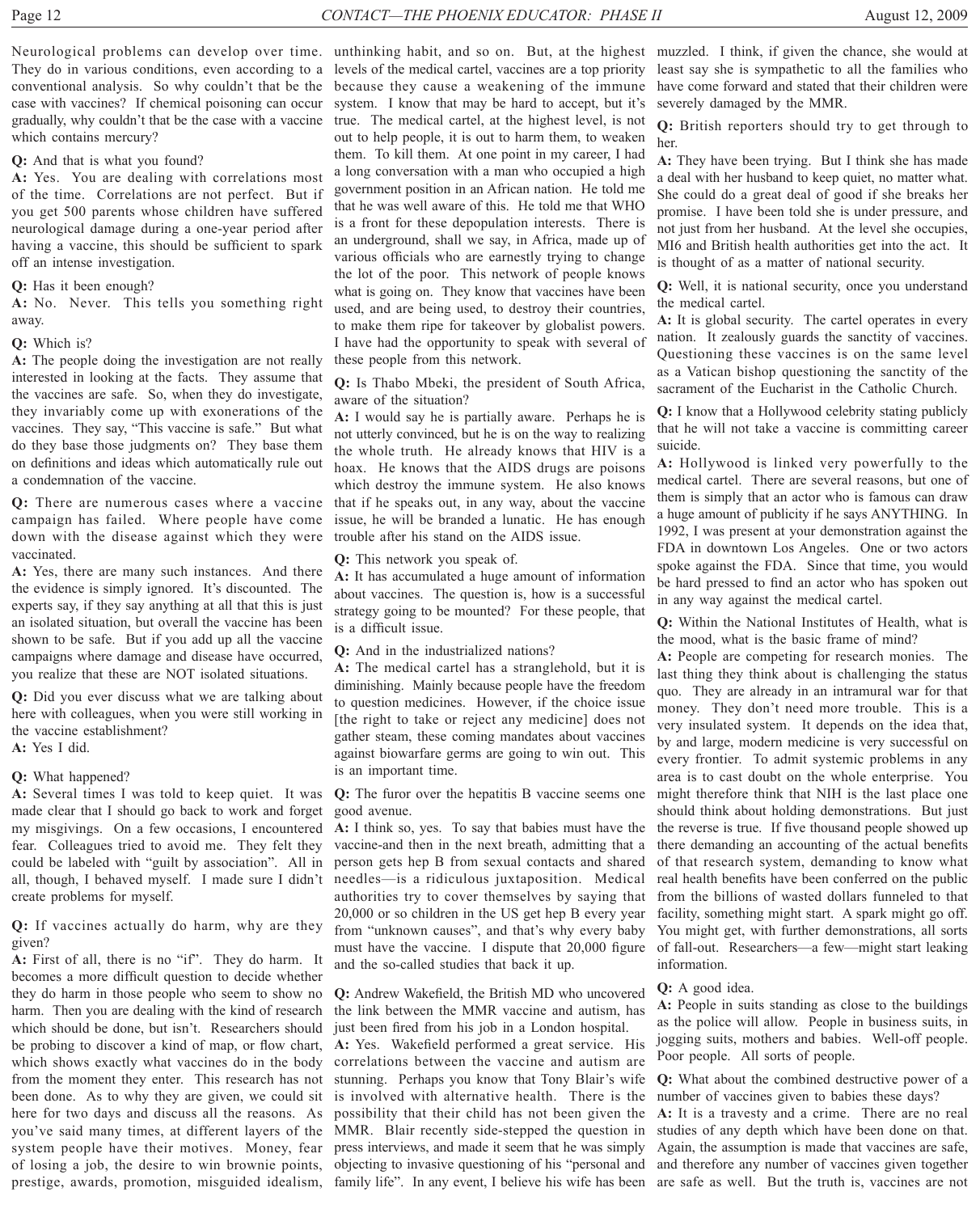you give many of them in a short time period.

**Q:** Then we have the fall flu season.

**A:** Yes. As if only in the autumn do these germs float in to the US from Asia. The public swallows that premise. If it happens in April, it is a bad cold. If it happens in October, it is the flu.

**Q:** Do you regret having worked all those years in the vaccine field?

**A:** Yes. But after this interview, I'll regret it a little less. And I work in other ways. I give out information to certain people, when I think they will use it well.

**Q:** What is one thing you want the public to understand?

**A:** That the burden of proof in establishing the safety and efficacy of vaccines is on the people who manufacture and license them for public use. Just that. The burden of proof is not on you or me. And for proof you need well-designed long-term studies. You need extensive follow-up. You need to interview mothers and pay attention to what mothers say about their babies and what happens to them after vaccination. You need all these things. The things that are not there.

**Q:** The things that are not there. **A:** Yes.

**Q:** To avoid any confusion, I'd like you to review, once more, the disease problems that vaccines can cause. Which diseases, how that happens.

**A:** We are basically talking about two potential harmful outcomes. One, the person gets the disease from the vaccine. He gets the disease which the vaccine is supposed to protect him from. Because, some version of the disease is in the vaccine to begin with. Or two, he doesn't get THAT disease, but at some later time, maybe right away, maybe not, he develops another condition which is caused by the vaccine. That condition could be autism, what's called autism, or it could be some other disease like meningitis. He could become mentally disabled.

**Q:** Is there any way to compare the relative frequency of these different outcomes?

**A:** No. Because the follow-up is poor. We can only guess. If you ask, out of a population of a hundred thousand children who get a measles vaccine, how many get the measles, and how many develop other problems from the vaccine, there is a no reliable answer. That is what I'm saying. Vaccines are superstitions. And with superstitions, you don't get facts you can use. You only get stories, most of which are designed to enforce the superstition. But, from many vaccine campaigns, we can piece together a narrative that does reveal some very disturbing things. People have been harmed. The harm is real, and it can be deep and it can mean death. The harm is NOT limited to a few cases, as we have been led to believe. In the US, there are groups of mothers who are testifying about autism and childhood vaccines. They are coming forward and standing up at meetings. They are essentially trying to fill in the gap that has been created by the researchers and doctors who turn their backs on the whole thing.

**Q:** Let me ask you this. If you took a child in, say,

food and he exercised every day and he was loved by his parents, and he didn't get the measles vaccine, what would be his health status compared with the average child in Boston who eats poorly and watches five hours of TV a day and gets the measles vaccine?

A: Of course there are many factors involved, but I would bet on the better health status for the first child. If he gets measles, if he gets it when he is nine, the chances are it will be much lighter than the measles the second child might get. I would bet on the first child every time.

**Q:** How long did you work with vaccines? A: A long time. Longer than ten years.

**Q:** Looking back now, can you recall any good reason to say that vaccines are successful?

**A:** No, I can't. If I had a child now, the last thing I would allow is vaccination. I would move out of the state if I had to. I would change the family name. I would disappear. With my family. I'm not saying it would come to that. There are ways to sidestep the system with grace, if you know how to act. There are exemptions you can declare, in every state, based on religious and/or philosophic views. But if push came to shove, I would go on the move.

**Q:** And yet there are children everywhere who do get vaccines and appear to be healthy.

**A:** The operative word is "appear". What about all the children who can't focus on their studies? What about the children who have tantrums from time to time? What about the children who are not quite in possession of all their mental faculties? I know there are many causes for these things, but vaccines are one cause. I would not take the chance. I see no reason to take the chance. And frankly, I see no reason to allow the government to have the last word. Government medicine is, from my experience, often a contradiction in terms. You get one or the other, but not both.

**Q:** So we come to the level playing field.

**A:** Yes. Allow those who want the vaccines to take them. Allow the dissidents to decline to take them. But, as I said earlier, there is no level playing field if the field is strewn with lies. And when babies are involved, you have parents making all the decisions. Those parents need a heavy dose of truth. What about the child I spoke of who died from the DPT shot? What information did his parents act on? I can tell you it was heavily weighted. It was not real information.

**Q:** Medical PR people, in concert with the press, scare the hell out of parents with dire scenarios about what will happen if their kids don't get shots.

**A:** They make it seem a crime to refuse the vaccine. They equate it with bad parenting. You fight that with better information. It is always a challenge to buck the authorities. And only you can decide whether to do it. It is every person's responsibility to make up his mind. The medical cartel likes that bet. It is betting that the fear will win.

#### **\*\*\*\*\***

Dr. Mark Randall is the pseudonym of a vaccine researcher who worked for many years in the labs of major pharmaceutical houses and the US government's

safe. Therefore the potential damage increases when Boston and you raised that child with good nutritious National Institutes of Health. Mark retired during the last decade. He says he was "disgusted with what he discovered about vaccines".

> As you know, since the beginning of nomorefakenews, I have been launching an attack against non-scientific and dangerous assertions about the safety and efficacy of vaccines.

Mark has been one of my sources.

He is a little reluctant to speak out, even under the cover of anonymity, but with the current push to make vaccines mandatory—with penalties like quarantine lurking in the wings—he has decided to break his silence.

He lives comfortably in retirement, but like many of my long-time sources, he has developed a conscience about his former work. Mark is well aware of the scope of the medical cartel and its goals of depopulation, mind control, and general debilitation of populations.

Jon Rappoport

To learn more about Jon Rappoport and his work as a journalist, you can visit his site here: NoMoreFakeNews.com.

**[EJ: Yes, there is one single solution to all of these problems and chaos. That solution is called:]**

#### **The REAL American System**

by E J Ekker July 22, 2009

The reason I use the word REAL in the title of this piece is to draw attention to the fact that Lyndon LaRouche has hi-jacked the term "American System" in a slithery attempt to legitimatize his own scheme, which is virtually an anti-American System. Discrediting such an accepted economic icon as LaRouche does little to enhance my credibility so even if you discard my criticism as sour-graping; I will ask you to simply apply logic to what I say and see if we cannot find a solution to the problem. Generally speaking, no one is dealing with the Root Cause of the problem and until we identify and accept that cause we will continue to follow false leads toward wrong solutions.

The Root Cause of the problem was taught to us in our first few classes in whatever church we happened to attend. It sounded like this: "The war in heaven is between God and Lucifer for men's souls." I am fully convinced that that condition is at least as true as it was when I first heard it some 70 years ago. Whether we wish to face and acknowledge it or not, most of the world and most of people in it are under the economic control of Lucifer and his minions that are most commonly referred to as "globalists". To be more accurate and explicit I wish to call them the International Banking Cartel (IBC).

Continuing to define the Root Cause, it is not difficult for a thinking person to accept that the unfettered ability to issue and control the availability and the relative value of virtually every nation's currency, which the IBC does via its ownership and/or control of almost all Central Banks, the BIS (Bank for International Settlements), the IMF, the World Bank (WB), The Bank of England, and the Federal Reserve System (FED). The control of the quantity and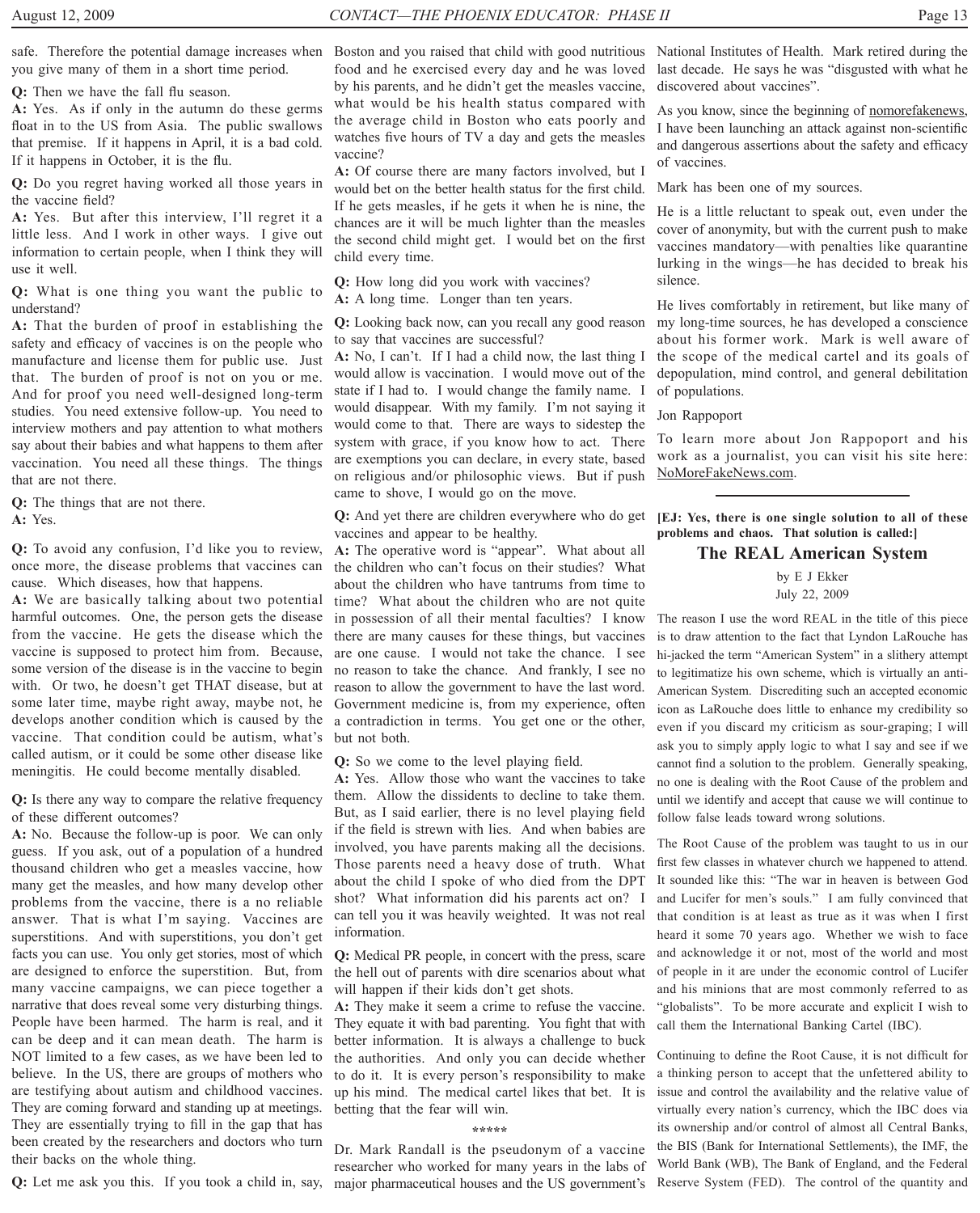relative price (foreign exchange) of any nation's currency -too many people are seeing through those machinations big problem-country as the USA. provides control of the nation's Legislature, Judiciary, Administration, Law Enforcement, and Military through bribery, all at zero cost since the bribe money is simply supplied by its Central Bank "printing press".

So, you may say: "EJ, you preach to the choir--I know all of that." No, if you claim to be a patriot, you do not or you would not sheepily subscribe, and continue to allow other important patriots to subscribe, to the obvious idiocy of "Audit the FED". Pray tell me, WHO will serve as the auditors? Will there be an Arden and a proper selection of State Auditors on that team? Suppose some rebel on the Auditing Team does manage to find an "anomaly" that commands sufficient attention to force what you think you desire, and what LaRouche requires for the realization of his dream, Bankruptcy of the FED. All Bankruptcy Courts are Federal. Surely you can predict the outcome of that action: Anything "they" want it to be. I predict that they want it to be a Final Determination that the People owe the debt. Is that what you want? Well, that is what you will get if you continue to pursue that course. You are just about to give them every reason to put your (our) bondage in concrete and then the only recourse will be out-and-out rebellion. If my perception of the progress you have made with the Sheriff is correct you are many months from earning the understanding and loyalty of the young soldiers and police from whence the move for true freedom must come.

That is a simple matter of education that requires "access" and to start with the flu inoculations seems to me the perfect platform. I would expect that the "average sheriff" has never heard that he is supposed to operate in a corporate environment, even if every Judge on every Bench is well versed in his position vis a vis the *"Constitution".*  They are all sent to a very secret school for that purpose but they are also taught to never reveal the source of their ability to ignore the rights of the citizens as provided by the *Constitution*. The secrecy and Masonic-type commitment to secrecy is no less a characteristic of the Judges than it is of the non-Jewish Rabbis and I say this to remind you that you must know your adversary.

I will put this in a separate paragraph for emphasis: In a Bankruptcy Court, as promulgated by LaRouche, you will win exactly what THEY want--the acceptance of their (the US Corporation) debt by you, the so-called taxpayers. They will use the Bankruptcy Court to solidify (you know, Concrete?) their position as creditors.

Stupidity and idiocy are the misuse of knowledge; Ignorance is the lack of knowledge. The former deserves ignoring if not derision; the latter deserves recognition and strong efforts to remedy. On the plane of logic what I say will be accurate; within the chaos of the plane in which virtually all Americans are mired it will be very difficult to rise high enough to see the whole picture. I recognize my advantage: I have been here "on Mt Olympus" for 11 years looking down, if you will, at the entire world and not particularly focused on the "home", the US of A.

The IBC is trying to foreclose" and surely they are becoming a bit desperate because there is resistance. They must implement some supplementary chaos such as the flu to distract the people from their economic machinations-

and tattling on them via the Internet. Please allow me to point out that men, even the most erudite military planners, do not have such unrelated but appropriate back-up plans in place. Only an entity with the grand plan and vision of Lucifer can accomplish that. But, God also has a plan and it surely includes exposing the plan of Lucifer. As long as we are grateful to God for showing us the way He will continue to do so; only He can thwart Lucifer- all of our patriot friends cannot beat Lucifer without His guidance. Just look at how misguided you are; Lucifer has you all chasing your tail in a desperate effort to prove the FED is a fraud while also proving that the debt of the US Corporation is legitimate. You are getting nowhere!

OK, EJ, you say, we see the Root and we know the Adversary is tough; so what do we do?

First we have to look at how Lucifer set and sprung his trap. It has a name: The Debt Trap. Many Godly men have exposed it, even if they ascribed it as a purely human thing. Not many have seen it for what it is: the result of Lucifer's long-term plan to ensnare the souls of men. Lucifer's plan depends upon the natural or induced avarice of men: Money equals power; power equals recognition, control, sex, and all the many "luxuries" we are brainwashed to desire. As you know very well, I am no prig but at age 78 I must admit that most of my wild oats have been sown. I say this so that our friends do not take me for an asinine preacher. I can claim to be as American as anyone.

My point is that, given a choice between the Hollywoodcreated Heaven and Hell, almost everybody opts for the good life promised by Hell so we can observe the blandishments of Lucifer operating even in our every day life. Can you please imagine the temptations of virtually unlimited money offered by Central Banks at no (publicly known) cost? In today's Luciferian-created society that has to represent POWER3 . Yes, I do mean to the third power, far beyond squared.

That is what Lucifer, the Adversary, has with which to work his control of the nation's Legislature, Judiciary, Administration, Law Enforcement, and Military through bribery, all at zero cost since the bribe money is simply supplied by its Central Bank "printing press", which he also controls. [I repeat this deliberately.]

What is the antidote? It is so simple that it evades Patriots by the dozens, especially those that watch the grand productions of Lyndon LaRouche. The only antidote is gold and Mr. LaRouche, espousing his "improvement" on the already proven failed Bretton Woods scheme is allowed by you patriots, snowed by his flowery language, to lead you like lemmings to the cliff of disaster. Sad. Can enough of you be awakened soon enough? Yes. God Wins.

Gold, gold based money chops the legs from under the IBC-fiat-dependent money-system that is, along with usury and fractional banking, giving the IBC its current virtually absolute control of ALL of the economies of the world.

Like most Americans, and especially the Patriots, I tend to be "paternalistic" and thinking in terms of the world rather than this one little country where I happen to be: The Philippines. However, there is no reason that a pattern developed here can not be useful in even such a

To move away briefly from the USA problems, let us look at how a fairly new nation called the Sultanate of Sulu, Inc., might operate. It has no banking system so it is relieved of the problem of getting rid of one. It can set up its Public Utility Bank on the basis currently practiced by Islamic banks wherein loans are made on the basis of Joint Ventures whereby any profit to the bank is dependant upon the success of the project so that it is incumbent upon the bank to behave as a supportive partner. With the assistance of the GAIA DEEDs to provide the banking reserves (payable in gold, remember?) the amount of project money is virtually unlimited--at least to the extent of the gold belonging to the Sultanate that conservatively exceeds \$1 trillion. The fact that the Sultanate gold is large only assures that there is adequate gold to support even the states United should they conclude that gold is the way to go.

Briefly, to carry this a bit further, gold based money is its own "foreign exchange" and a check written to Boeing for a new 747, or a million-gallon tanker full of gasoline will be most welcome by the seller. To those who understand it, gold based money is the same as gold and these days only elite economists such as Mr. LaRouche can afford to thumb their noses at it. The Sultanate of Sulu, and any nation that cares to use the GAIA Program, can almost instantly fund every project brought to it by its people. Its success and longevity will depend upon its care in selecting the people and projects that it funds so that each and every one succeeds, making a profit for the bank that can be partially paid to its depositors and partially used to fund new projects. In the background stands the Sultanate always ready to furnish more Public Utility Money, knowing that each completed project increases the value of the Sultanate Corporation as an offset to the funds it has issued for the project.

How does this work for the states United? The GAIA part is the easy part; the hard part is to get the States to reestablish their sovereignty by recovering their *Constitution***.** That requires getting 34 states singing from the same book on the same page and there are many Luciferian-bribed people in those State legislatures--witness New Jersey--who will be singing off key. However, it is not impossible and this is God's millennium so there is no reason to be pessimistic. Some States have already passed the legislation and a few governors have signed it into law--as soon as those States tell their people not to send any more money to Washington and send only half as much to their State Treasury, the game will be nearly over for the Luciferians.

Bankruptcy then becomes a Boon to the States and not the Bane it is intended to be by the misguided "Audit the FED" mantra. THEY want you to Audit the FED and they want you to put it in Bankruptcy to assure that the "law" is on their side and solidifies in the minds of the people that they owe all of those bailout trillions. No they don't. The USA CORPORATION does. When the States recover their *Constitution* they have no responsibility for the CORPORATION that was set up in 1933 and all of the debt that it has accumulated since.

Think with me, please. Was it the Republic or the Corporation that set up the Department of Education, the Department of Health and Welfare, the Bureau of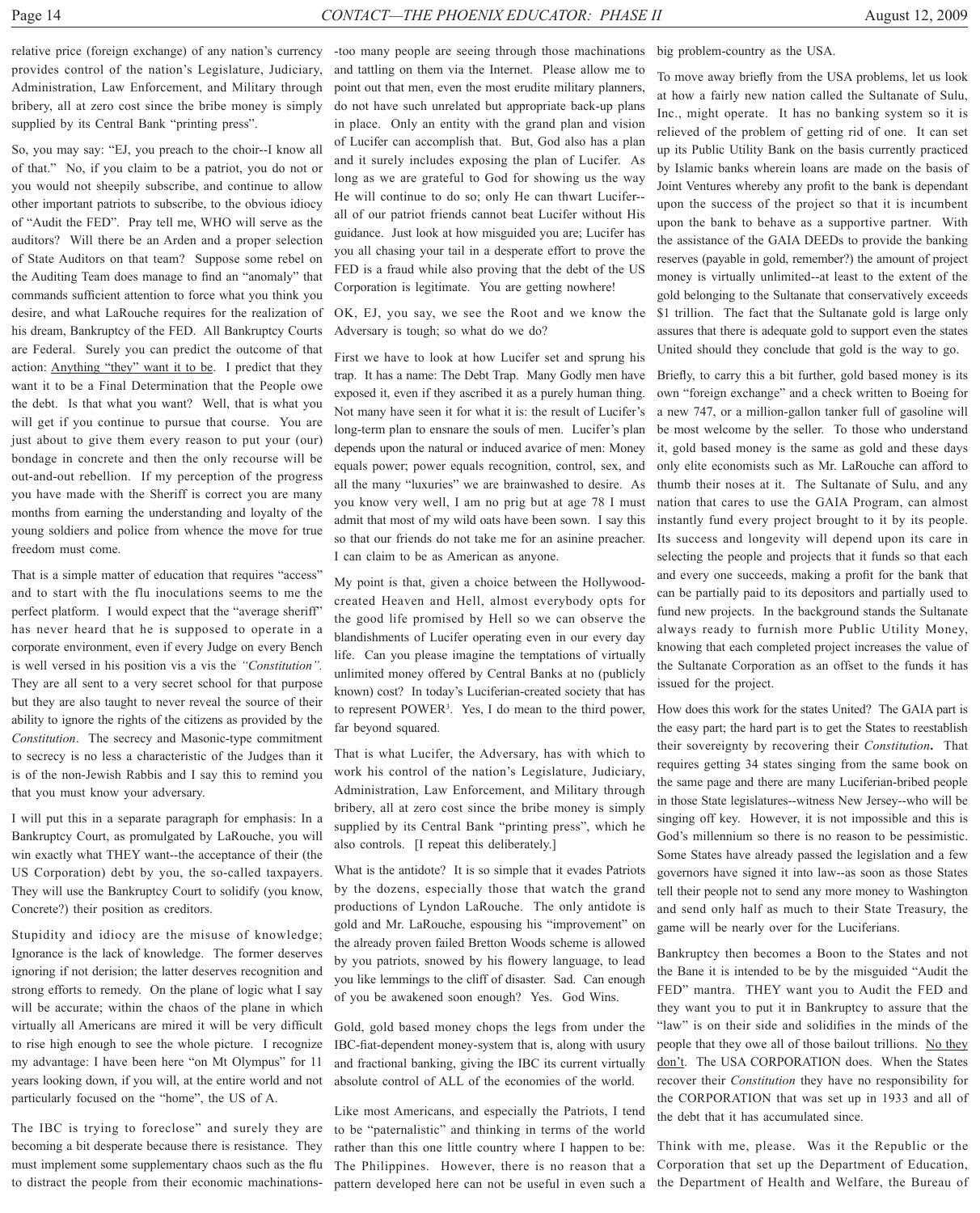Land Management and all of the other Departments and Divisions? It was not the Republic because there is no provision in the *Constitution* for those "Federal" entities. Please look at the states United as the strong States that were meant to be and discard all of those non-State entities that are tying the hands and sucking the blood of the States. That is the picture that needs to be projected into the minds of the Patriots as you speak with State Legislators about recovering their sovereignty.

Yes, I will correct you patriots on a number of points. You mention "repudiate the debt" (of Goldman, etc.). Is that not a legal matter that should demand a hearing in court? Do not you recognize a Tar Baby when you see one? If you had the backing of 34 States you could do that but as it is it is sheer stupidity to try.

The house-cleaning cannot stop with just the Federal bureaucracy; we will have to clean up (or out) the stock exchanges, the commodity exchanges, and all of the other games invented by the IBC to take the money from the working people. All of the insurance companies are rotten--not just AIG--and with Public Utility Money will come other Public Utilities--perhaps one for health care. All of those things are matters for each State to handle. As long as currency is based upon gold it will be freely exchangeable among nations as well as States. Who is to say that Nebraska can't have its own currency as long as it is honored in Illinois?

What are the steps required to get there? 1) Abandon the "Audit the FED" idea and put the energy into States Sovereignty. 2) Move heaven and earth, or whatever it takes to get Sarah or some gutsy governor to tell the companies and people to stop feeding the dragon in Washington and keep at least half the money in your pocket. You have to get some broader public attention and that is at least one way to do it. The people will go crazy with the idea and the press will not be silent or in opposition. If a "night editor" tries to censor or modify an article on that subject the 50 or so workers under him will shred him--the story will go out--but it has to get started.

3) There are States that have taken action and to do so they have to have considered what they will do once they are free. We don't have to get into that but we can be useful in assisting them with getting rid of ALL of their debt as well as helping them set up their non-usurious Public Utility Banking System. The opening requirement is for the Treasurer of each State to figure out how much money he will need so that we can make the DEED in the correct amount. At this point I feel quite confident that we will find the gold required to support gold based money in every State without any strain at all.

At the "Federal" level there won't be much debt left. As I recall, less than 5 billion or 200 tons. Somewhere they claim to have 8,000 tons so there are really no serious problems to stop this from working once we recognize the Root Cause and act to stop feeding it. Not one more cent to Washington D.C. will be that Single Solution. The return of control of the States will kill the flu; to recognize and assure yourselves of that truth all you need to do is re-read the foregoing articles with that in mind. The bottom line there is called: "County Sheriff".

## *CONTACT*

## *PHOENIX JOURNAL REVIEW*

is published by

## CONTACT, Inc. P.O. Box 27800 Las Vegas, NV 89126

Phone: (800) 800 5565; (661) 822-9655 Fax: (661) 822-9655

## SUBSCRIPTION RATES

Subscription orders may be placed by mail to the above Address or by phone to 1-800-800-5565. Subscribers: Expiration date is above your name on mailing label. Quantity subscriptions: Prices are for U.S. delivery. For foreign quantity-subscription rates based on cost of delivery to your country, please inquire.

#### **SINGLE SUBSCRIPTIONS QUANTITY SUBSCRIPTIONS**

| янтоше воростан полю |       |        |       |         | <b>OUNTER BUDDENIL HOTEL</b> |        |        |        |        |
|----------------------|-------|--------|-------|---------|------------------------------|--------|--------|--------|--------|
| Qty                  | U.S.  | U.S.   | CAN/  | Foreign | Qty                          | 10     |        | 50     | 100    |
|                      |       | w/env. | MEX   |         |                              | copies | copies | copies | copies |
| 13<br><b>issues</b>  | \$30  | \$40   | \$40  | \$45    | 13<br><i>ssues</i>           | \$95   | \$125  | \$160  | \$275  |
| 26<br><b>1SSUES</b>  | \$60  | \$80   | \$80  | \$90    | 26<br><i>ssues</i>           | \$190  | \$250  | \$320  | \$550  |
| 52<br><b>issues</b>  | \$110 | \$150  | \$150 | \$170   | 52<br><i>s</i> sues          | \$380  | \$500  | \$640  | \$1100 |

## BACK-ISSUE RATES

Back issues are \$3.00 per copy. Shipping is included in the price for U.S. orders.

## *EVERYTHING YOU NEED FOR TOTAL RECLAMATION AND RECOVERY OF YOUR PLANET IS PROVIDED FOR YOUR USE—IF YOU BUT DO "YOUR" JOB.*

—GCH, 1/22/06